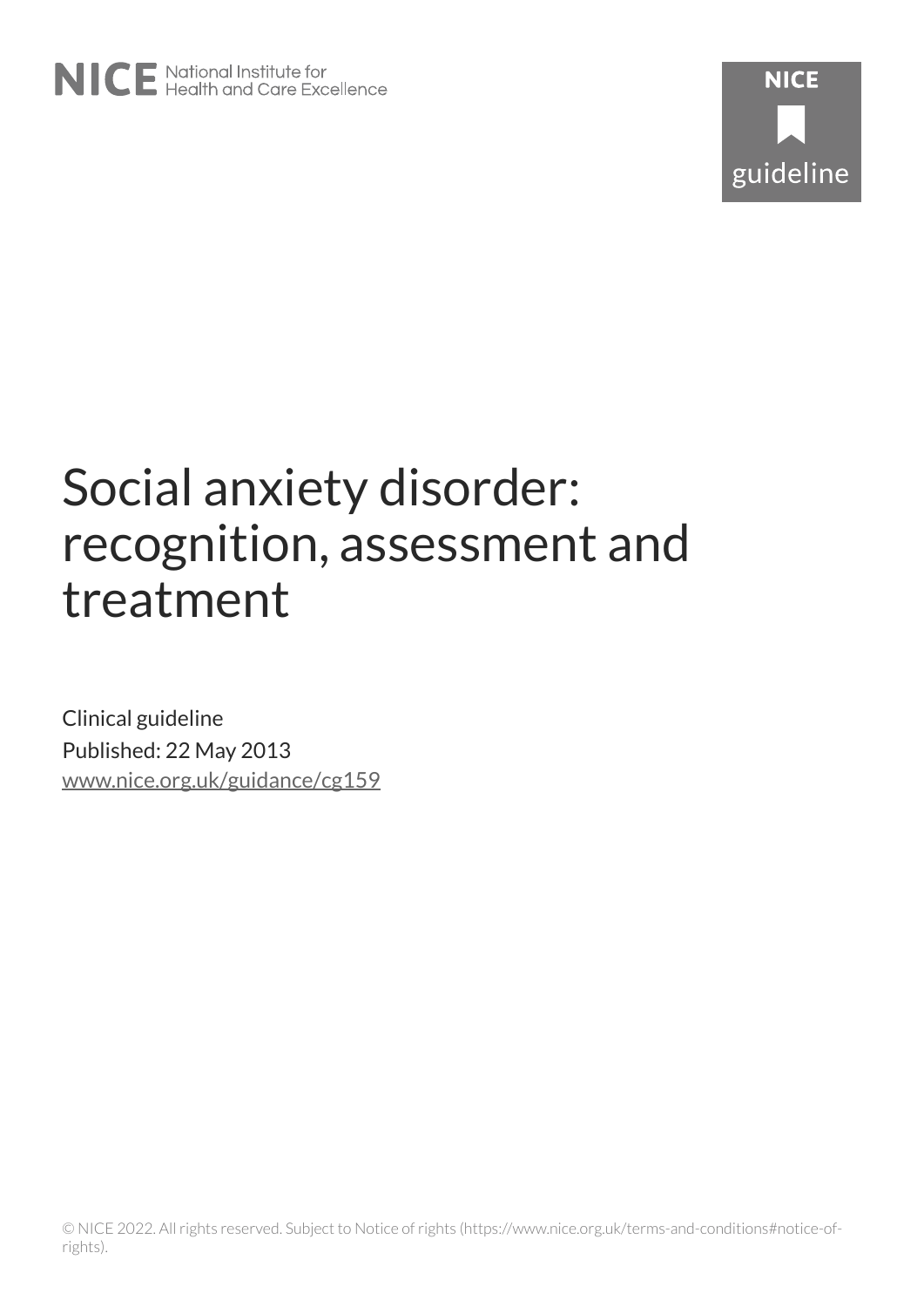## Your responsibility

The recommendations in this guideline represent the view of NICE, arrived at after careful consideration of the evidence available. When exercising their judgement, professionals and practitioners are expected to take this guideline fully into account, alongside the individual needs, preferences and values of their patients or the people using their service. It is not mandatory to apply the recommendations, and the guideline does not override the responsibility to make decisions appropriate to the circumstances of the individual, in consultation with them and their families and carers or guardian.

Local commissioners and providers of healthcare have a responsibility to enable the guideline to be applied when individual professionals and people using services wish to use it. They should do so in the context of local and national priorities for funding and developing services, and in light of their duties to have due regard to the need to eliminate unlawful discrimination, to advance equality of opportunity and to reduce health inequalities. Nothing in this guideline should be interpreted in a way that would be inconsistent with complying with those duties.

Commissioners and providers have a responsibility to promote an environmentally sustainable health and care system and should [assess and reduce the environmental impact of implementing](https://www.nice.org.uk/about/who-we-are/sustainability)  [NICE recommendations](https://www.nice.org.uk/about/who-we-are/sustainability) wherever possible.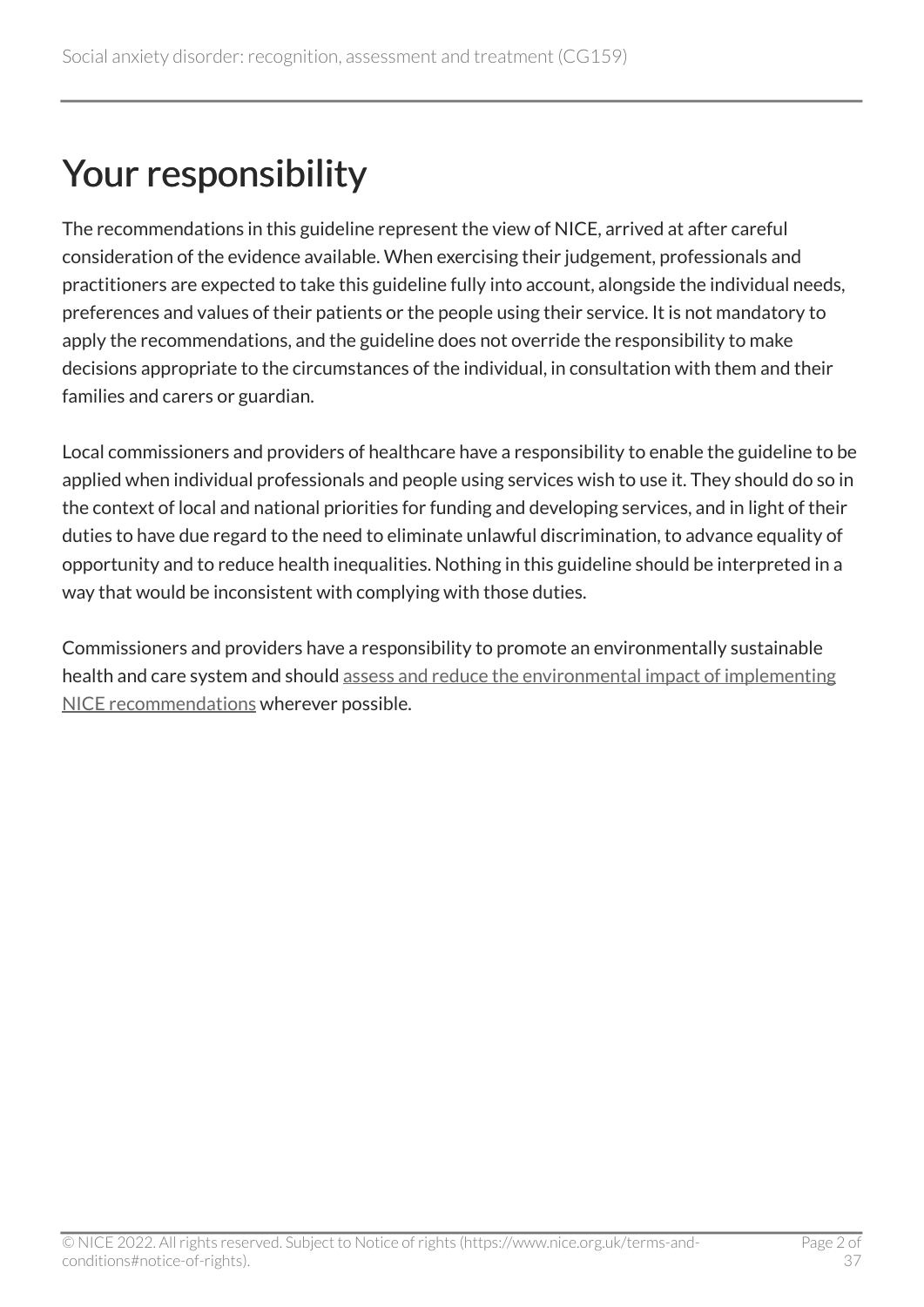## **Contents**

| 33 The role of parents in the treatment of children and young people with social anxiety disorder  33 |  |
|-------------------------------------------------------------------------------------------------------|--|
| 4 Individual versus group CBT for children and young people with social anxiety disorder 34           |  |
|                                                                                                       |  |
|                                                                                                       |  |
|                                                                                                       |  |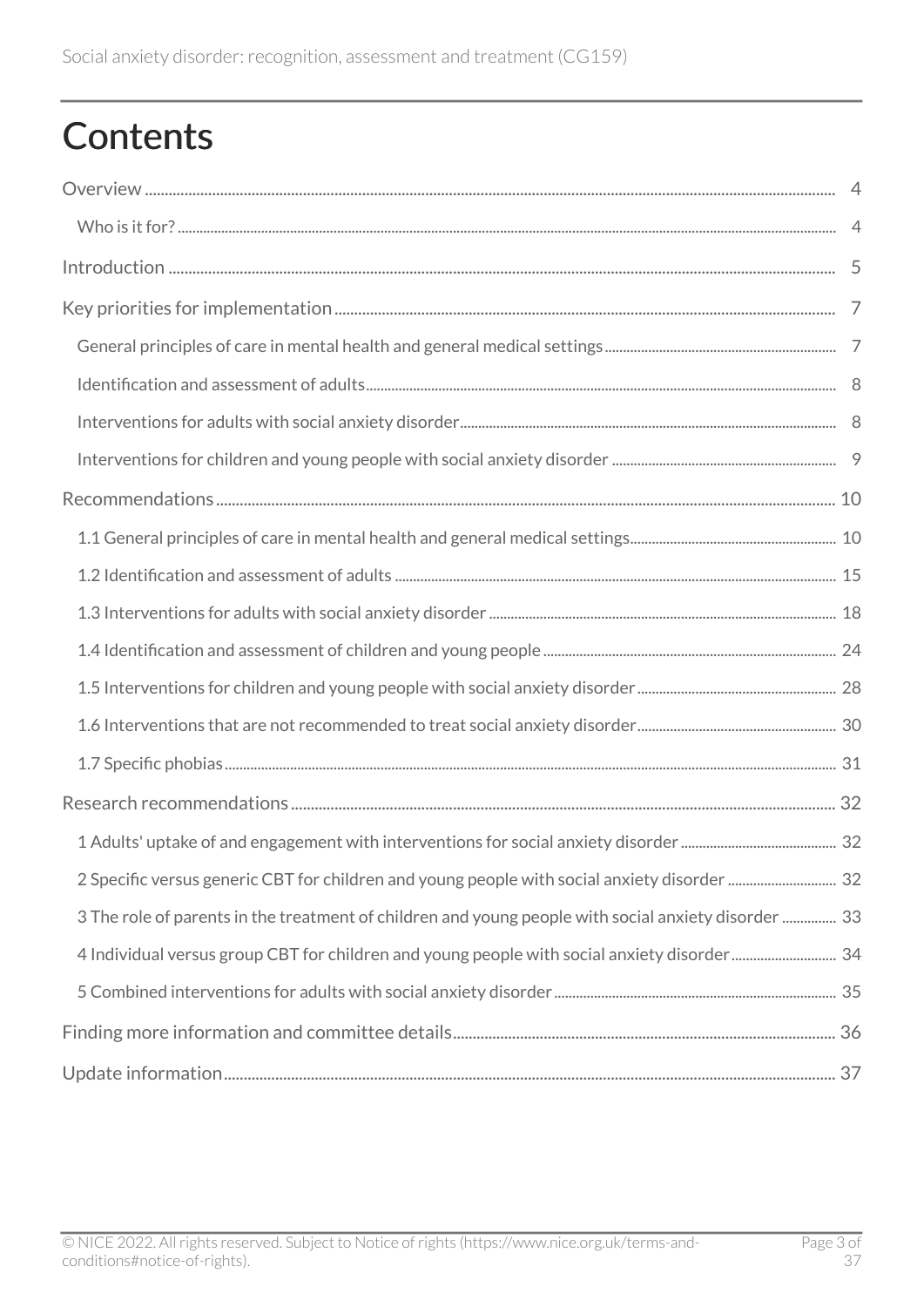This guideline partially replaces TA97.

This guideline is the basis of QS50 and QS53.

## <span id="page-3-0"></span>**Overview**

This guideline covers recognising, assessing and treating social anxiety disorder (also known as 'social phobia') in children and young people (from school age to 17 years) and adults (aged 18 years and older). It aims to improve symptoms, educational, occupational and social functioning, and quality of life in people with social anxiety disorder.

## <span id="page-3-1"></span>Who is it for?

- Healthcare professionals
- Improving access to psychological therapies (IAPT) services
- Commissioners and providers
- People who work in educational and other settings where healthcare or related interventions may be delivered
- Children, young people and adults with social anxiety disorder
- Families and carers of children, young people and adults with social anxiety disorder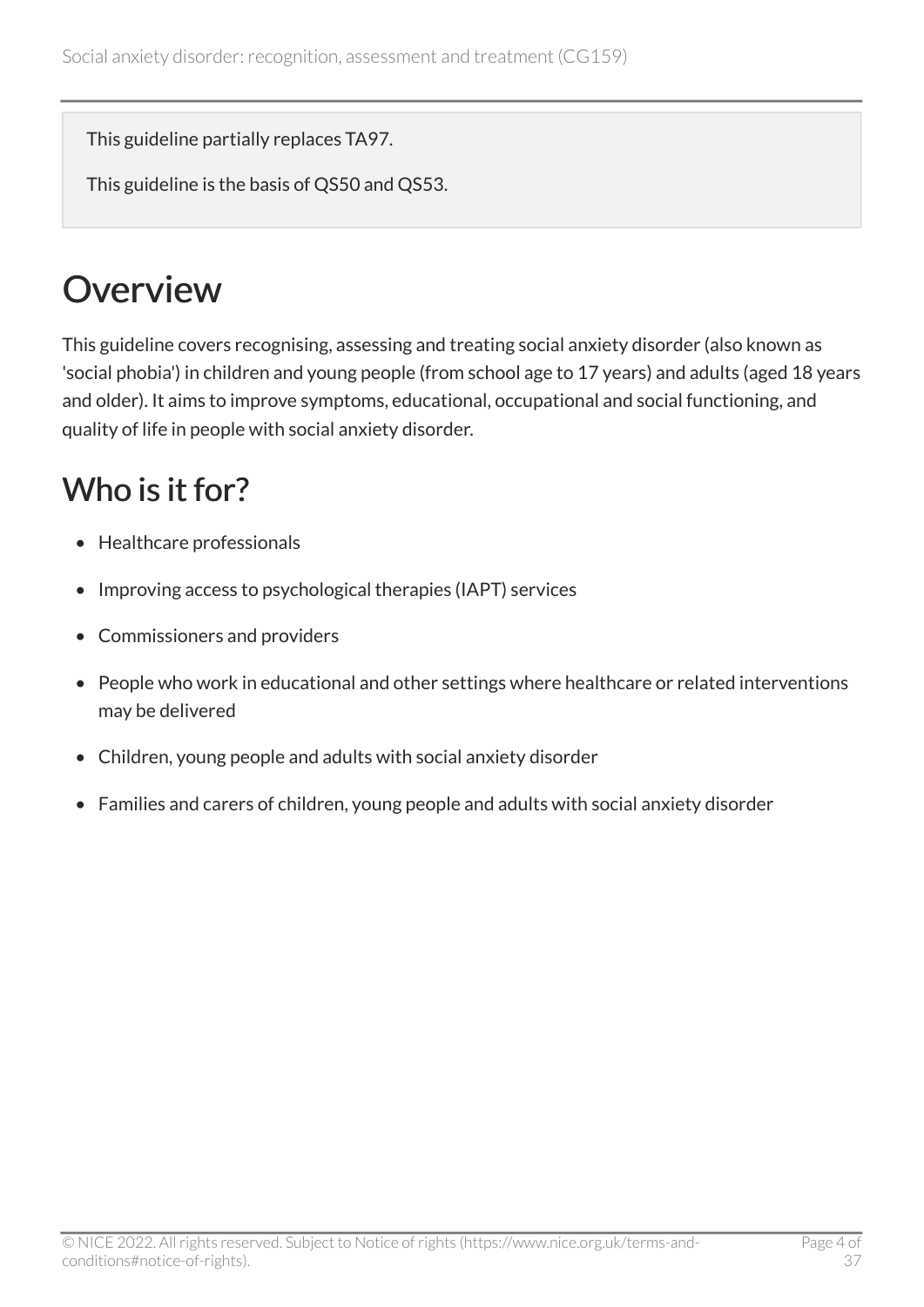## <span id="page-4-0"></span>Introduction

This guidance updates and replaces the section of [NICE technology appraisal guidance](https://www.nice.org.uk/guidance/ta97) 97 (published February 2006) that deals with phobia.

Social anxiety disorder (previously known as 'social phobia') is one of the most common of the anxiety disorders. Estimates of lifetime prevalence vary but according to a US study, 12% of adults in the US will have social anxiety disorder at some point in their lives, compared with estimates of around 6% for generalised anxiety disorder (GAD), 5% for panic disorder, 7% for post-traumatic stress disorder (PTSD) and 2% for obsessive–compulsive disorder. There is a significant degree of comorbidity between social anxiety disorder and other mental health problems, most notably depression (19%), substance-use disorder (17%), GAD (5%), panic disorder (6%), and PTSD (3%).

Social anxiety disorder is persistent fear of or anxiety about one or more social or performance situations that is out of proportion to the actual threat posed by the situation. Typical situations that might be anxiety-provoking include meeting people, including strangers, talking in meetings or in groups, starting conversations, talking to authority figures, working, eating or drinking while being observed, going to school, going shopping, being seen in public, using public toilets and public performances such as public speaking. Although worries about some of these situations are common in the general population, people with social anxiety disorder worry excessively about them at the time and before and afterwards. They fear that they will do or say something that they think will be humiliating or embarrassing (such as blushing, sweating, appearing boring or stupid, shaking, appearing incompetent, looking anxious). Social anxiety disorder can have a great impact on a person's functioning, disrupting normal life, interfering with social relationships and quality of life and impairing performance at work or school. People with the disorder may misuse alcohol or drugs to try to reduce their anxiety (and alleviate depression).

Children may show their anxiety in different ways from adults: as well as shrinking from interactions, they may be more likely to cry, freeze or have tantrums. They may also be less likely to acknowledge that their fears are irrational when they are away from a social situation. Particular situations that can cause difficulty for socially anxious children and young people include participating in classroom activities, asking for help in class, joining activities with peers (such as attending parties or clubs), and being involved in school performances.

Social anxiety disorder has an early median age of onset (13 years) and is one of the most persistent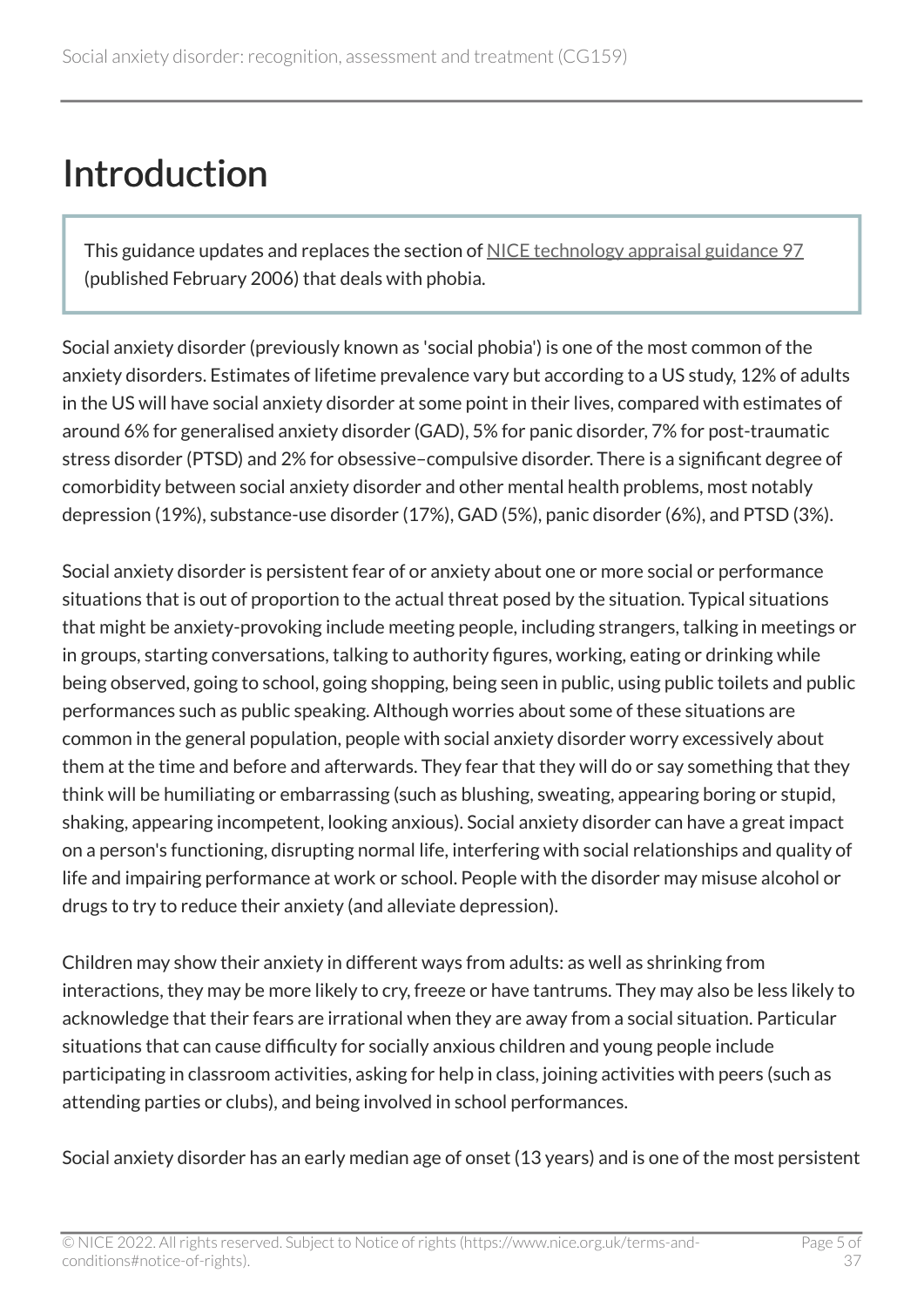anxiety disorders. Despite the extent of distress and impairment, only about half of those with the disorder ever seek treatment, and those who do generally only seek treatment after 15–20 years of symptoms. A significant number of people who develop social anxiety disorder in adolescence may recover before reaching adulthood. However, if the disorder has persisted into adulthood, the chance of recovery in the absence of treatment is modest when compared with many other common mental health problems.

Effective psychological and pharmacological interventions for social anxiety disorder exist but may not be accessed due to poor recognition, inadequate assessment and limited awareness or availability of treatments. Social anxiety disorder is under-recognised in primary care. When it coexists with depression the depressive episode may be recognised without detecting the underlying and more persistent social anxiety disorder. The early age of onset means that recognition in educational settings is also challenging.

Some recommendations in this guideline have been adapted from recommendations in other NICE clinical guidance. In these cases the Guideline Development Group was careful to preserve the meaning and intent of the original recommendations. Changes to wording or structure were made to fit the recommendations into this guideline. The original sources of the adapted recommendations are shown in the recommendations.

The guideline will assume that prescribers will use a drug's summary of product characteristics to inform decisions made with individual service users.

This guideline recommends some drugs for indications for which they do not have a UK marketing authorisation at the date of publication, if there is good evidence to support that use. The prescriber should follow relevant professional guidance, taking full responsibility for the decision. The service user (or those with authority to give consent on their behalf) should provide informed consent, which should be documented. See the [General Medical Council's good practice in](http://www.gmc-uk.org/guidance/ethical_guidance/14316.asp)  [prescribing and managing medicines and devices](http://www.gmc-uk.org/guidance/ethical_guidance/14316.asp) for further information. Where recommendations have been made for the use of drugs outside their licensed indications ('off-label use'), these drugs are marked with a footnote in the recommendations.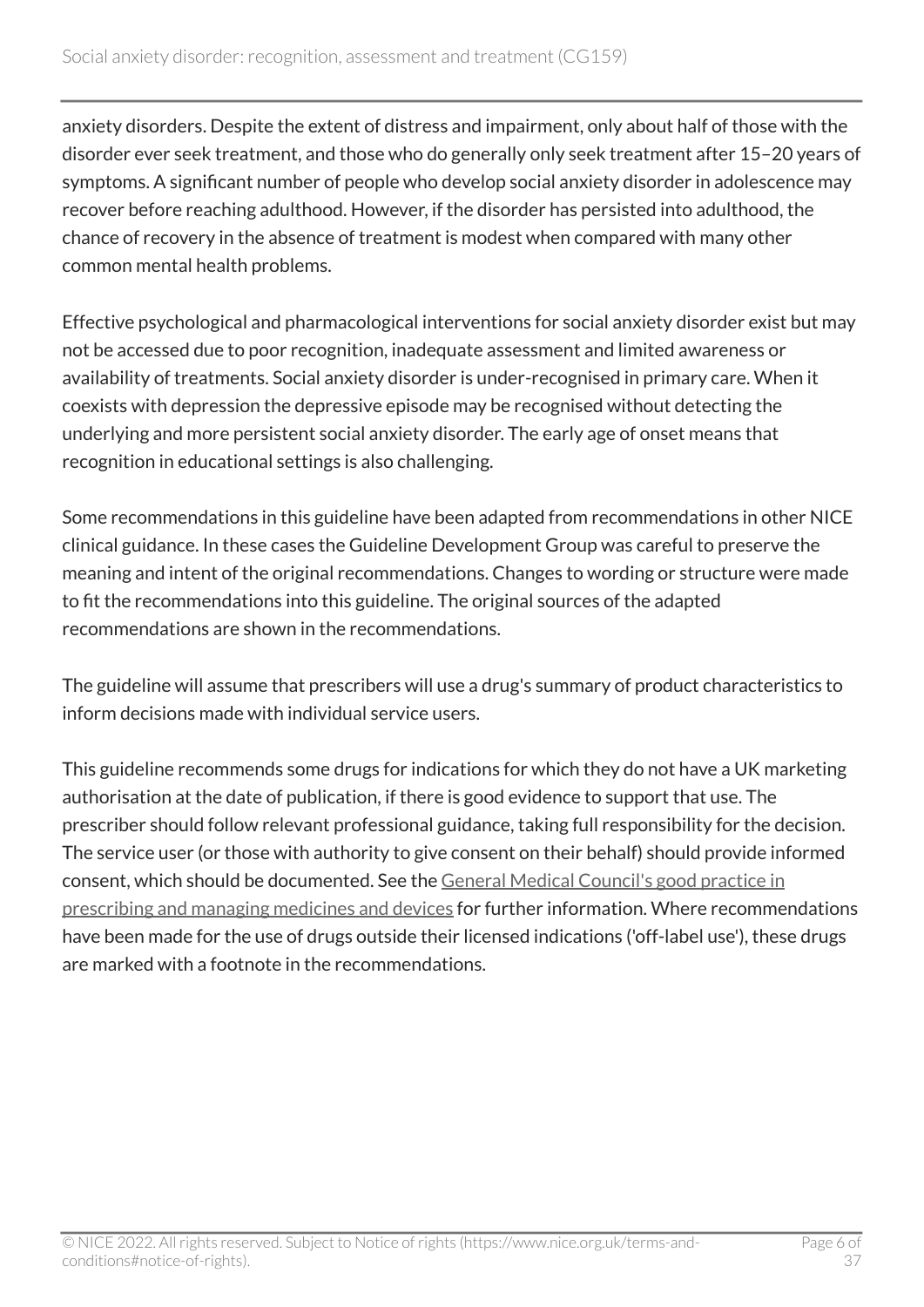## <span id="page-6-0"></span>Key priorities for implementation

The following recommendations have been identified as priorities for implementation.

## <span id="page-6-1"></span>General principles of care in mental health and general medical settings

#### Improving access to services

- When a person with social anxiety disorder is first offered an appointment, in particular in specialist services, provide clear information in a letter about:
	- $-$  where to go on arrival and where they can wait (offer the use of a private waiting area or the option to wait elsewhere, for example outside the service's premises)
	- $-$  location of facilities available at the service (for example, the car park and toilets)
	- what will happen and what will not happen during assessment and treatment.

When the person arrives for the appointment, offer to meet or alert them (for example, by text message) when their appointment is about to begin.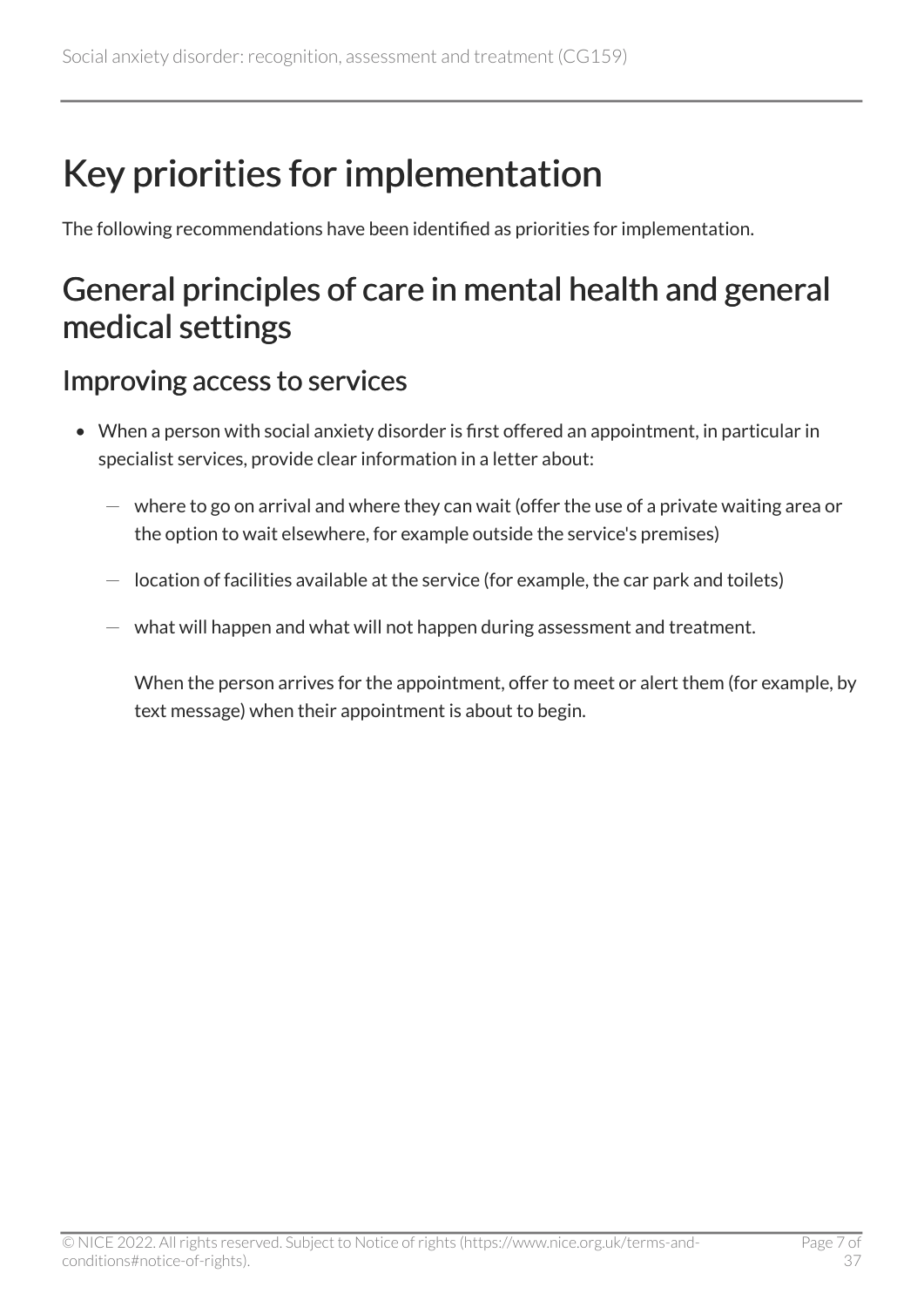## <span id="page-7-0"></span>Identification and assessment of adults

#### Identification of adults with possible social anxiety disorder

- Ask the identification questions for anxiety disorders in line with [recommendation](https://www.nice.org.uk/guidance/cg123/chapter/recommendations#step-1-identification-and-assessment)  $1.3.1.2$  in [the NICE guideline on common mental health problems,](https://www.nice.org.uk/guidance/cg123/chapter/recommendations#step-1-identification-and-assessment) and if social anxiety disorder is suspected:
	- $-$  use the 3-item Mini-Social Phobia Inventory (Mini-SPIN) or
	- $-$  consider asking the following 2 questions:
		- $\Diamond$  Do you find yourself avoiding social situations or activities?
		- $\Diamond$  Are you fearful or embarrassed in social situations?

If the person scores 6 or more on the Mini-SPIN, or answers yes to either of the 2 questions above, refer for or conduct a comprehensive assessment for social anxiety disorder (see recommendations [1.2.5 to 1.2.9 in the section on assessment of](https://www.nice.org.uk/guidance/cg159/chapter/recommendations#assessment-of-adults-with-possible-social-anxiety-disorder) [adults with possible social anxiety disorder\)](https://www.nice.org.uk/guidance/cg159/chapter/recommendations#assessment-of-adults-with-possible-social-anxiety-disorder).

## <span id="page-7-1"></span>Interventions for adults with social anxiety disorder

#### Treatment principles

- All interventions for adults with social anxiety disorder should be delivered by competent practitioners. Psychological interventions should be based on the relevant treatment manual(s), which should guide the structure and duration of the intervention. Practitioners should consider using competence frameworks developed from the relevant treatment manual(s) and for all interventions should:
	- receive regular, high-quality outcome-informed supervision
	- $-$  use routine sessional outcome measures (for example, the Social Phobia Inventory or the Liebowitz Social Anxiety Scale) and ensure that the person with social anxiety is involved in reviewing the efficacy of the treatment
	- $-$  engage in monitoring and evaluation of treatment adherence and practitioner competence – for example, by using video and audio tapes, and external audit and scrutiny if appropriate.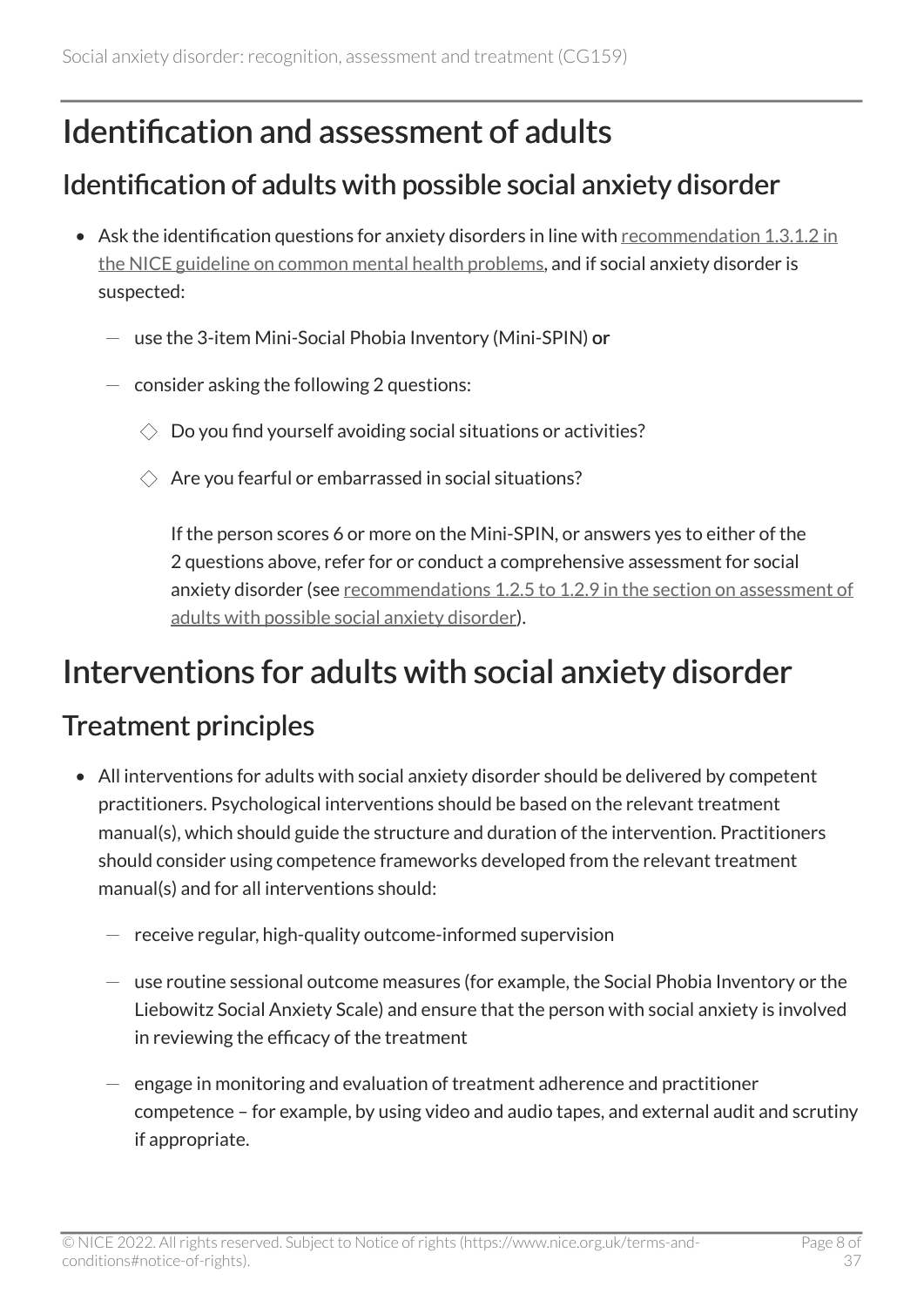#### Initial treatment options for adults with social anxiety disorder

- Offer adults with social anxiety disorder individual cognitive behavioural therapy (CBT) that has been specifically developed to treat social anxiety disorder (based on the Clark and Wells model or the Heimberg model; see recommendations [1.3.13 and 1.3.14 in the section on](https://www.nice.org.uk/guidance/cg159/chapter/recommendations#interventions-for-adults-with-social-anxiety-disorder-2) [delivering psychological interventions for adults](https://www.nice.org.uk/guidance/cg159/chapter/recommendations#interventions-for-adults-with-social-anxiety-disorder-2)).
- For adults who decline CBT and wish to consider another psychological intervention, offer CBT-based supported self-help (see recommendation [1.3.15 in the section on delivering](https://www.nice.org.uk/guidance/cg159/chapter/recommendations#interventions-for-adults-with-social-anxiety-disorder-2)  [psychological interventions for adults\)](https://www.nice.org.uk/guidance/cg159/chapter/recommendations#interventions-for-adults-with-social-anxiety-disorder-2).
- For adults who decline cognitive behavioural interventions and express a preference for a pharmacological intervention, discuss their reasons for declining cognitive behavioural interventions and address any concerns.
- If the person wishes to proceed with a pharmacological intervention, offer a selective serotonin reuptake inhibitor (SSRI) (escitalopram or sertraline). Monitor the person carefully for adverse reactions (see [recommendations 1.3.17 to 1.3.23 in the section on prescribing and](https://www.nice.org.uk/guidance/cg159/chapter/recommendations#interventions-for-adults-with-social-anxiety-disorder-2)  [monitoring pharmacological interventions in adults](https://www.nice.org.uk/guidance/cg159/chapter/recommendations#interventions-for-adults-with-social-anxiety-disorder-2)).

### <span id="page-8-0"></span>Interventions for children and young people with social anxiety disorder

#### Treatment for children and young people with social anxiety disorder

• Offer individual or group CBT focused on social anxiety (see [recommendations](https://www.nice.org.uk/guidance/cg159/chapter/recommendations#interventions-for-children-and-young-people-with-social-anxiety-disorder-2) 1.5.4 and 1.5.5 [in the section on delivering psychological interventions for children and young people\)](https://www.nice.org.uk/guidance/cg159/chapter/recommendations#interventions-for-children-and-young-people-with-social-anxiety-disorder-2) to children and young people with social anxiety disorder. Consider involving parents or carers to ensure the effective delivery of the intervention, particularly in young children.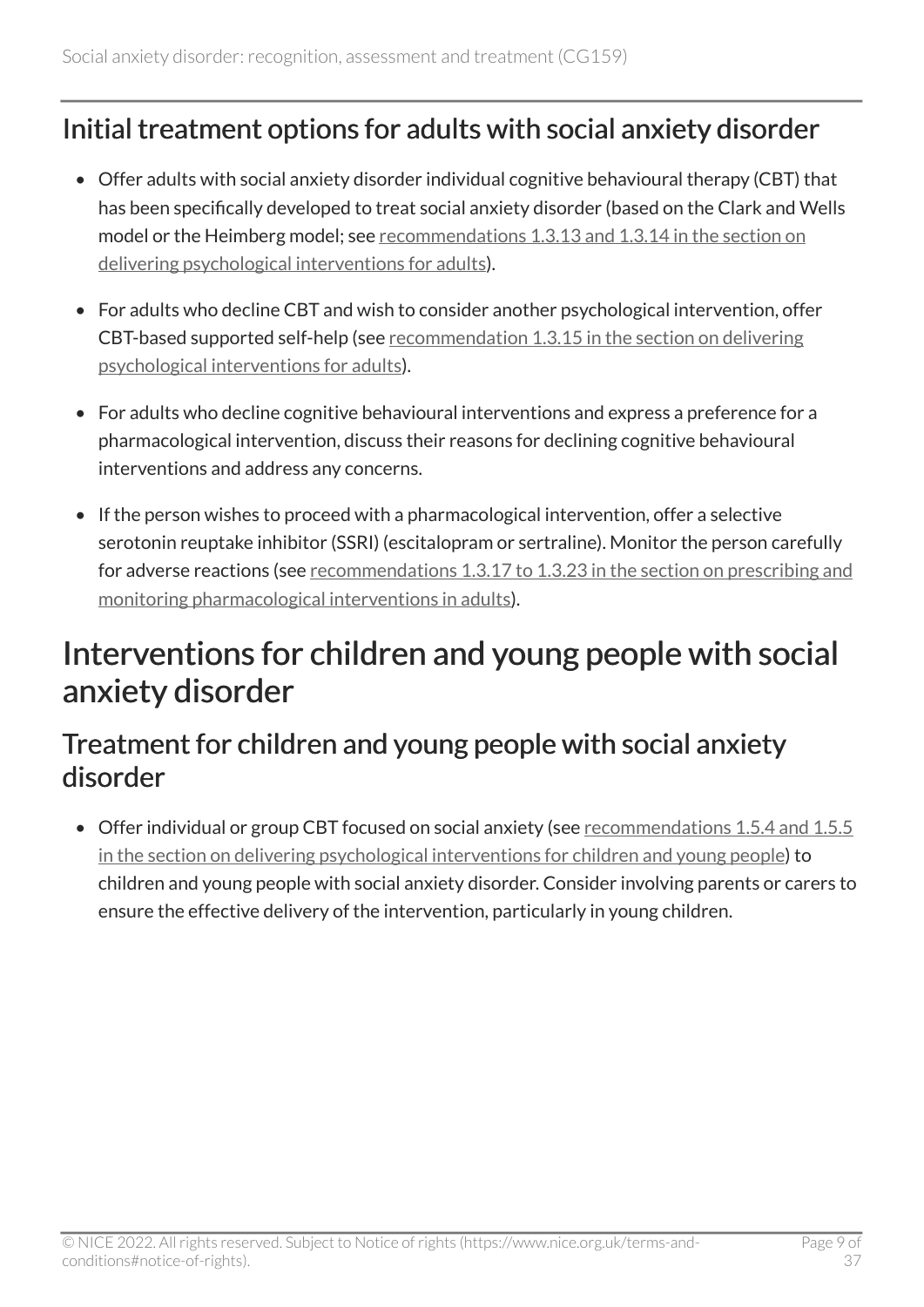## <span id="page-9-0"></span>Recommendations

People have the right to be involved in discussions and make informed decisions about their care, as described in [making decisions about your care.](https://www.nice.org.uk/about/nice-communities/nice-and-the-public/making-decisions-about-your-care)

[Making decisions using NICE guidelines](https://www.nice.org.uk/about/what-we-do/our-programmes/nice-guidance/nice-guidelines/making-decisions-using-nice-guidelines) explains how we use words to show the strength (or certainty) of our recommendations, and has information about prescribing medicines (including off-label use), professional guidelines, standards and laws (including on consent and mental capacity), and safeguarding.

The following guidance is based on the best available evidence. The [full guideline](https://www.nice.org.uk/guidance/cg159/evidence) gives details of the methods and the evidence used to develop the guidance.

The recommendations relate to children and young people (from school age to 17 years) and adults (aged 18 years and older).

### <span id="page-9-1"></span>1.1 General principles of care in mental health and general medical settings

#### Improving access to services

- 1.1.1 Be aware that people with social anxiety disorder may:
	- not know that social anxiety disorder is a recognised condition and can be effectively treated
	- perceive their social anxiety as a personal flaw or failing
	- be vulnerable to stigma and embarrassment
	- avoid contact with and find it difficult or distressing to interact with healthcare professionals, staff and other service users
	- avoid disclosing information, asking and answering questions and making complaints
	- have difficulty concentrating when information is explained to them.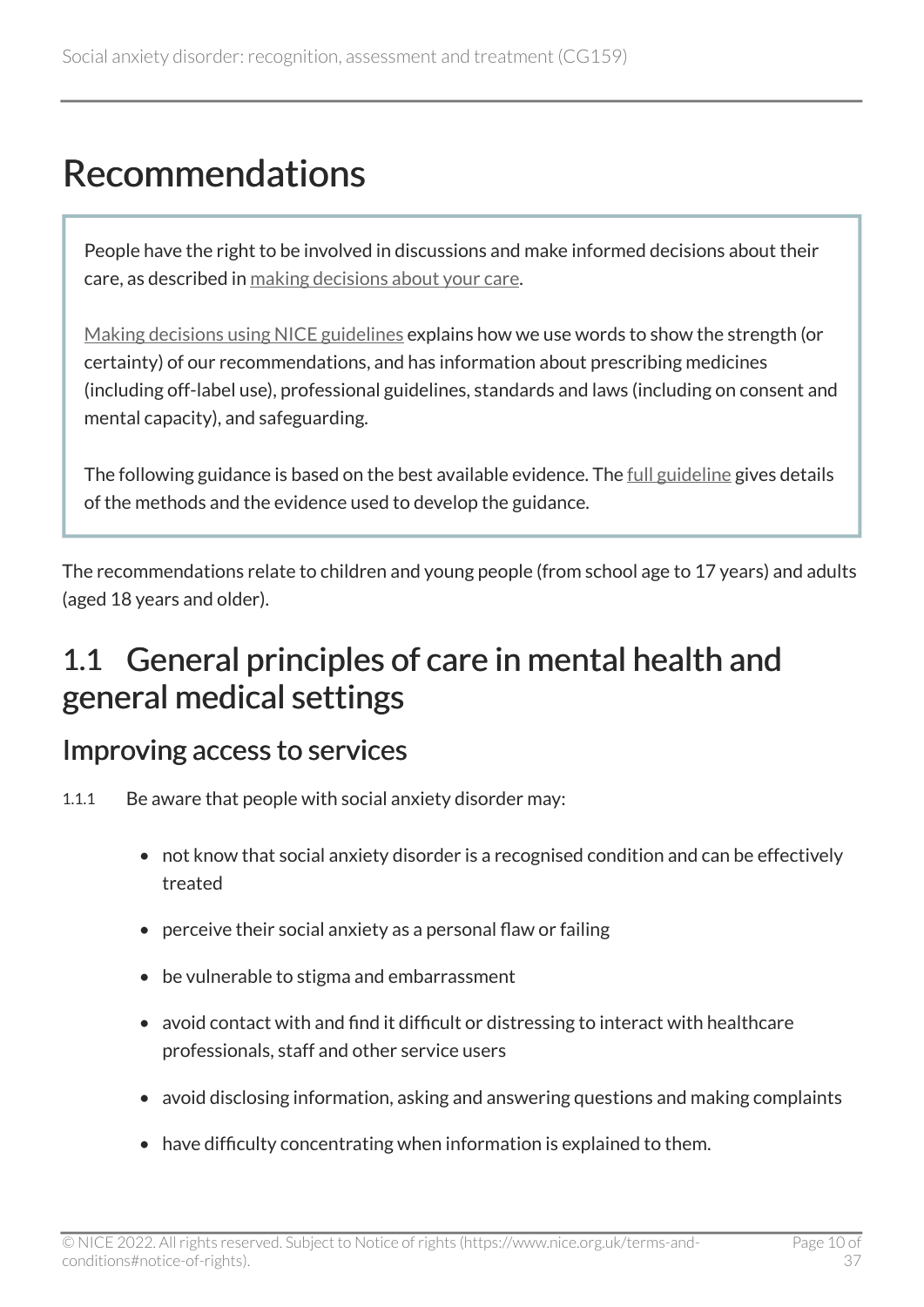- 1.1.2 Primary and secondary care clinicians, managers and commissioners should consider arranging services flexibly to promote access and avoid exacerbating social anxiety disorder symptoms by offering:
	- appointments at times when the service is least crowded or busy
	- appointments before or after normal hours, or at home initially
	- self-check-in and other ways to reduce distress on arrival
	- opportunities to complete forms or paperwork before or after an appointment in a private space
	- support with concerns related to social anxiety (for example, using public transport)
	- a choice of professional if possible.
- 1.1.3 When a person with social anxiety disorder is first offered an appointment, in particular in specialist services, provide clear information in a letter about:
	- where to go on arrival and where they can wait (offer the use of a private waiting area or the option to wait elsewhere, for example outside the service's premises)
	- location of facilities available at the service (for example, the car park and toilets)
	- what will happen and what will not happen during assessment and treatment.

When the person arrives for the appointment, offer to meet or alert them (for example, by text message) when their appointment is about to begin.

- 1.1.4 Be aware that changing healthcare professionals or services may be particularly stressful for people with social anxiety disorder. Minimise such disruptions, discuss concerns beforehand and provide detailed information about any changes, especially those that were not requested by the service user.
- 1.1.5 For people with social anxiety disorder using inpatient mental health or medical services, arrange meals, activities and accommodation by:
	- regularly discussing how such provisions fit into their treatment plan and their preferences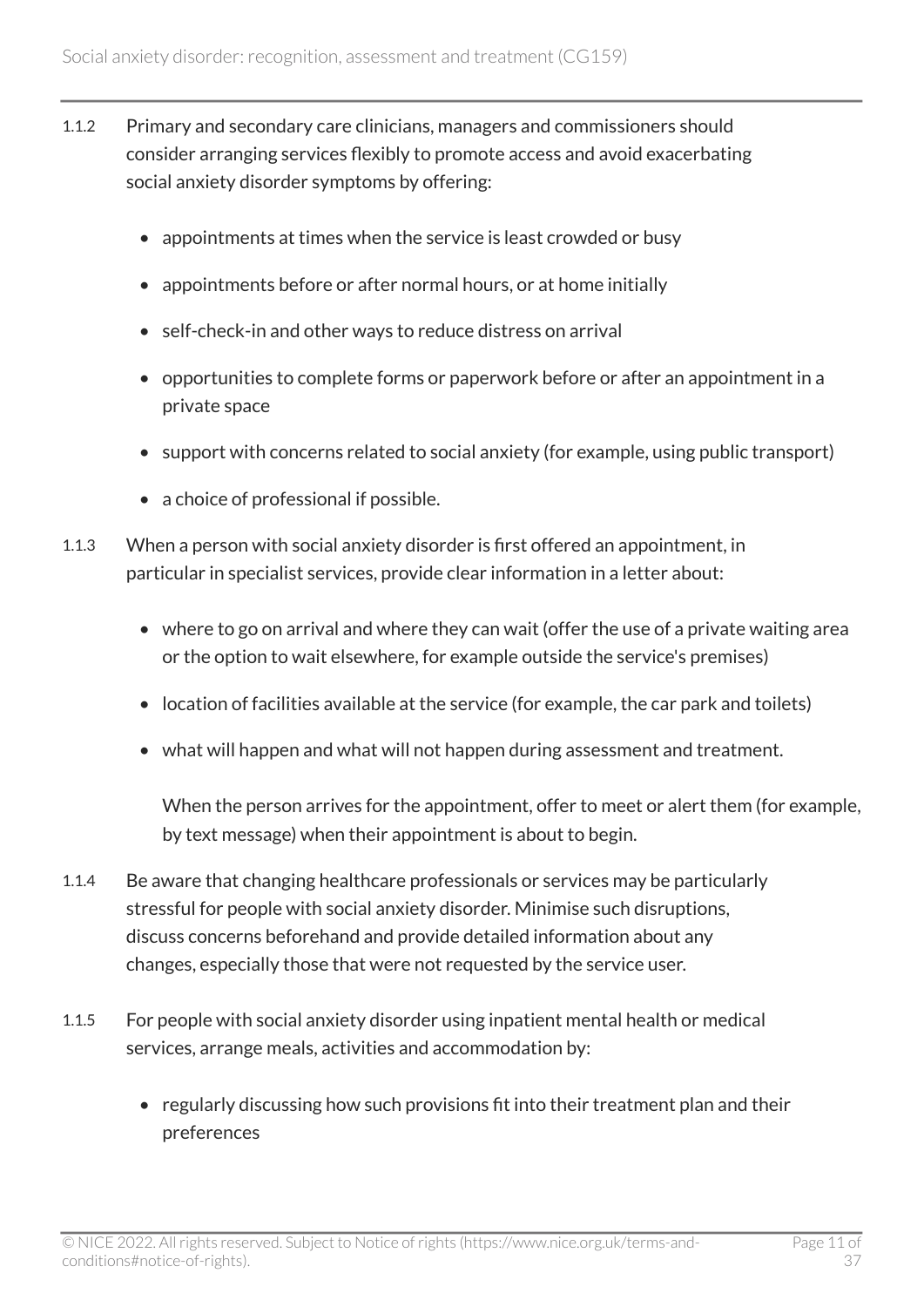- providing the opportunity for them to eat on their own if they find eating with others too distressing
- providing a choice of activities they can do on their own or with others.
- 1.1.6 Offer to provide treatment in settings where children and young people with social anxiety disorder and their parents or carers feel most comfortable, for example, at home or in schools or community centres.
- 1.1.7 Consider providing childcare (for example, for siblings) to support parent and carer involvement.
- 1.1.8 If possible, organise appointments in a way that does not interfere with school or other peer and social activities.

#### Communication

- 1.1.9 When assessing a person with social anxiety disorder:
	- suggest that they communicate with you in the manner they find most comfortable, including writing (for example, in a letter or questionnaire)
	- offer to communicate with them by phone call, text and email
	- make sure they have opportunities to ask any questions and encourage them to do so
	- provide opportunities for them to make and change appointments by various means, including text, email or phone.
- 1.1.10 When communicating with children and young people and their parents or carers:
	- take into account the child or young person's developmental level, emotional maturity and cognitive capacity, including any learning disabilities, sight or hearing problems and delays in language development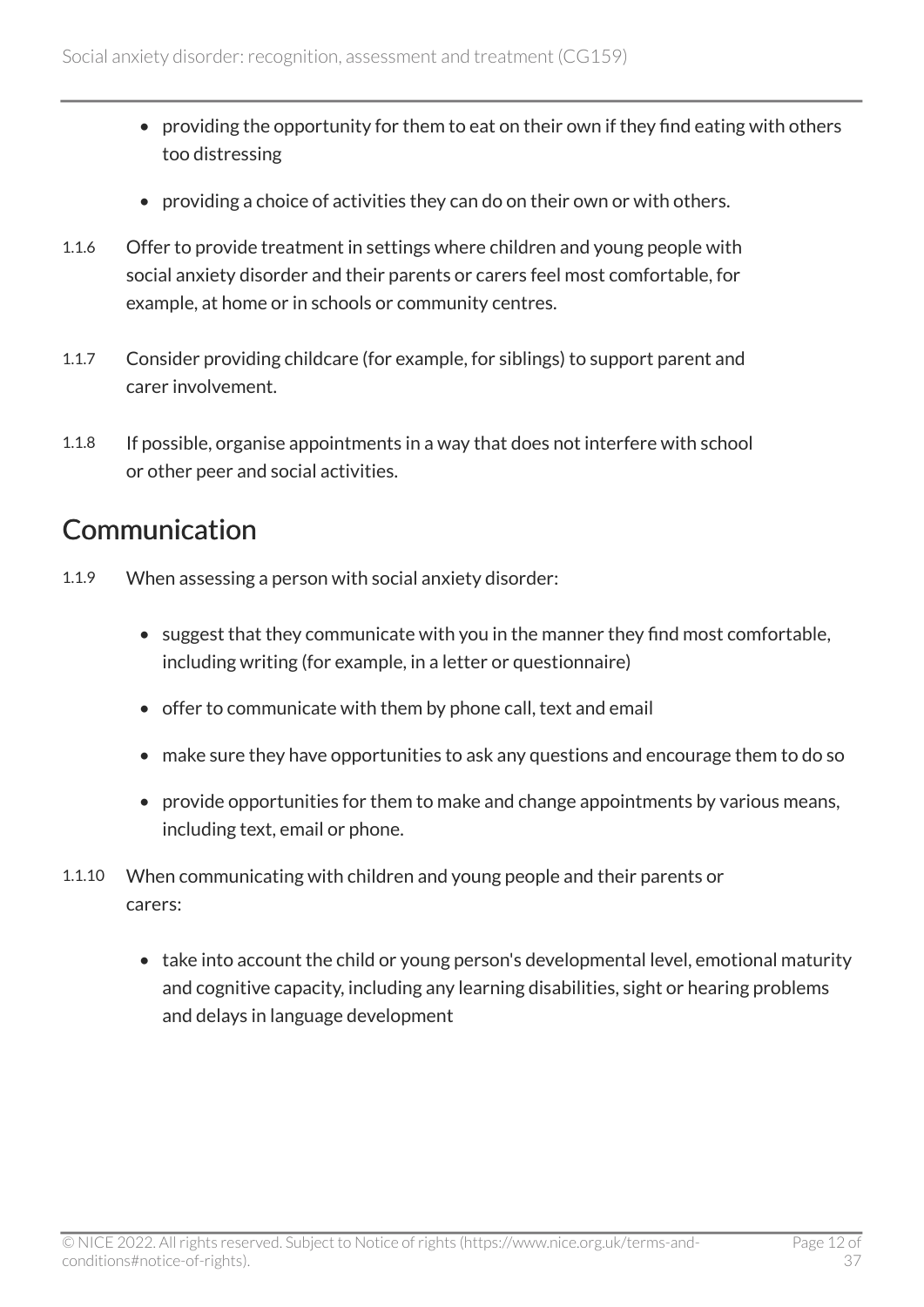- be aware that children who are socially anxious may be reluctant to speak to an unfamiliar person, and that children with a potential diagnosis of selective mutism may be unable to speak at all during assessment or treatment; accept information from parents or carers, but ensure that the child or young person is given the opportunity to answer for themselves, through writing, drawing or speaking through a parent or carer if necessary
- use plain language if possible and clearly explain any clinical terms
- check that the child or young person and their parents or carers understand what is being said
- use communication aids (such as pictures, symbols, large print, braille, different languages or sign language) if needed.

#### **Competence**

- 1.1.11 Healthcare, social care and educational professionals working with children and young people should be trained and skilled in:
	- negotiating and working with parents and carers, including helping parents with relationship difficulties find support
	- managing issues related to information sharing and confidentiality as these apply to children and young people
	- referring children with possible social anxiety disorder to appropriate services.

#### Consent and confidentiality

- 1.1.12 If the young person is 'Gillick competent' seek their consent before speaking to their parents or carers.
- 1.1.13 When working with children and young people and their parents or carers:
	- make sure that discussions take place in settings in which confidentiality, privacy and dignity are respected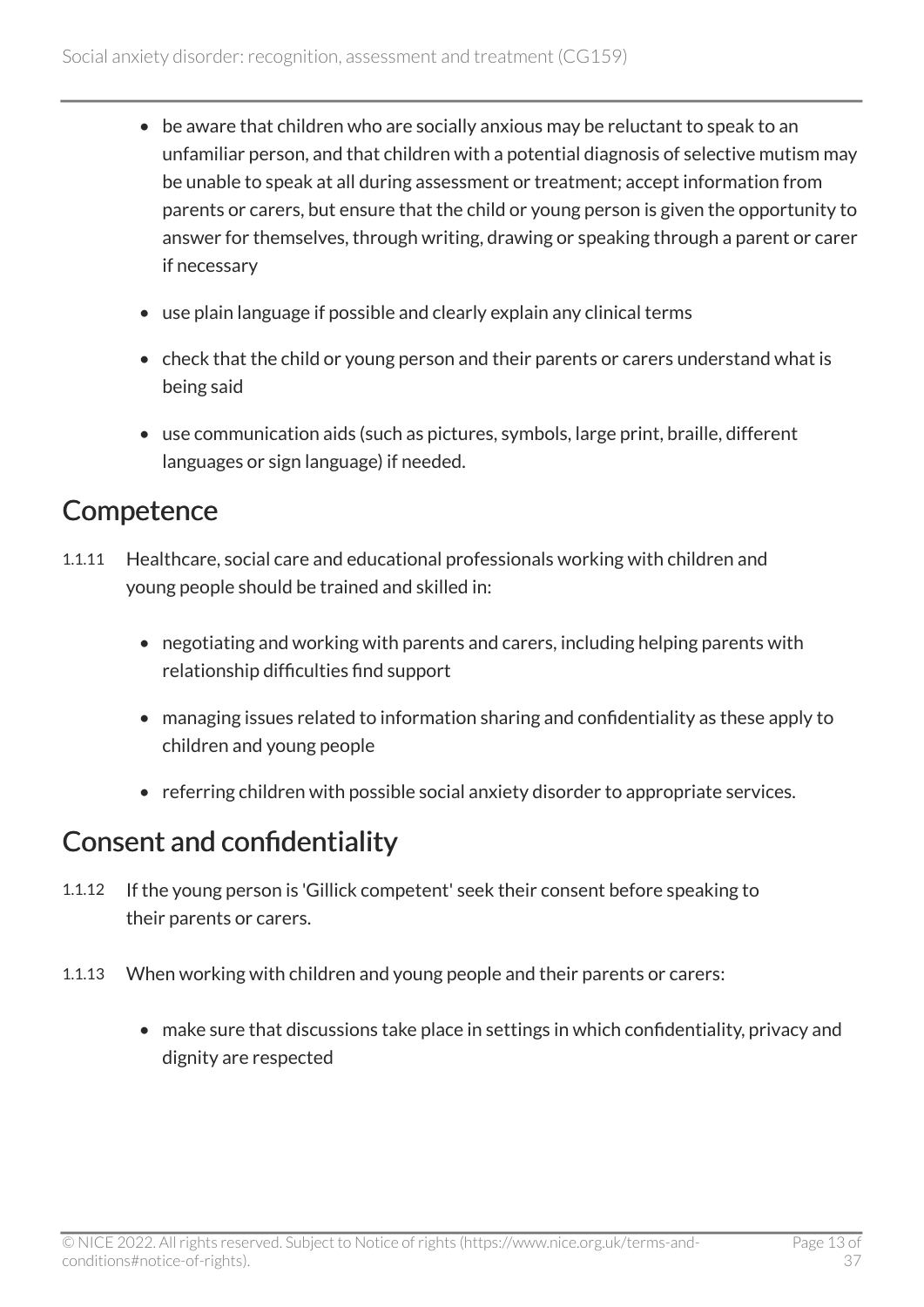- be clear with the child or young person and their parents or carers about limits of confidentiality (that is, which health and social care professionals have access to information about their diagnosis and its treatment and in what circumstances this may be shared with others). [This recommendation is adapted from the [NICE guideline](https://www.nice.org.uk/guidance/cg136) [on service user experience in adult mental health\]](https://www.nice.org.uk/guidance/cg136).
- 1.1.14 Ensure that children and young people and their parents or carers understand the purpose of any meetings and the reasons for sharing information. Respect their rights to confidentiality throughout the process and adapt the content and duration of meetings to take into account the impact of the social anxiety disorder on the child or young person's participation.

#### Working with parents and carers

- 1.1.15 If a parent or carer cannot attend meetings for assessment or treatment, ensure that written information is provided and shared with them.
- 1.1.16 If parents or carers are involved in the assessment or treatment of a young person with social anxiety disorder, discuss with the young person (taking into account their developmental level, emotional maturity and cognitive capacity) what form they would like this involvement to take. Such discussions should take place at intervals to take account of any changes in circumstances, including developmental level, and should not happen only once. As the involvement of parents and carers can be quite complex, staff should receive training in the skills needed to negotiate and work with parents and carers, and also in managing issues relating to information sharing and confidentiality.[This recommendation is adapted from the NICE guideline on service user experience [in adult mental health\]](https://www.nice.org.uk/guidance/cg136).
- 1.1.17 Offer parents and carers an assessment of their own needs (see [NICE's](https://www.nice.org.uk/guidance/ng150) [guideline on supporting adult carers\)](https://www.nice.org.uk/guidance/ng150) including:
	- personal, social and emotional support
	- support in their caring role, including emergency plans
	- advice on and help with obtaining practical support.
- 1.1.18 Maintain links with adult mental health services so that referrals for any mental health needs of parents or carers can be made quickly and smoothly.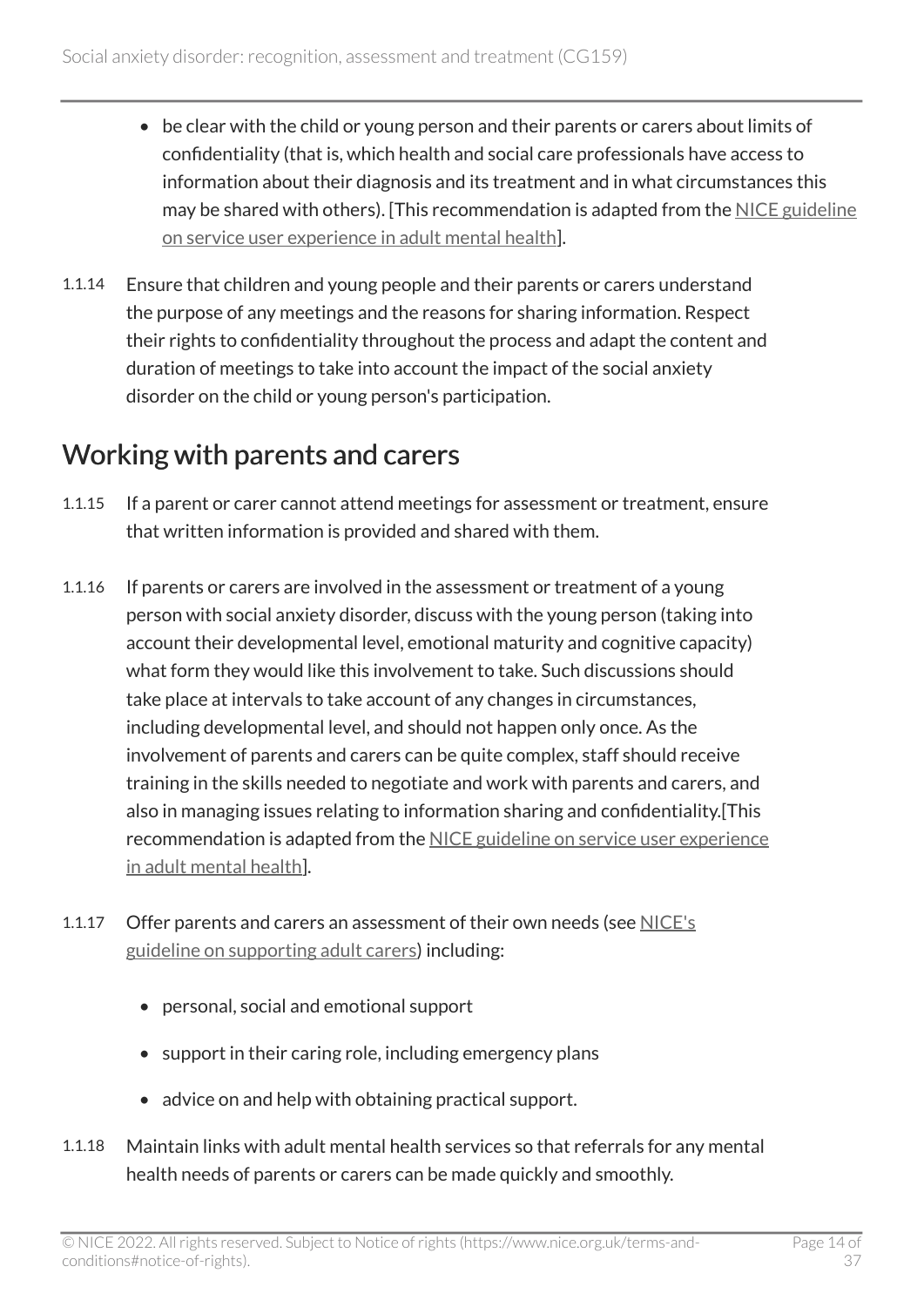## <span id="page-14-0"></span>1.2 Identification and assessment of adults

#### Identification of adults with possible social anxiety disorder

- 1.2.1 Ask the identification questions for anxiety disorders in line with recommendation [1.3.1.2 in the NICE guideline on common mental health](https://www.nice.org.uk/guidance/cg123/chapter/recommendations#step-1-identification-and-assessment)  [problems,](https://www.nice.org.uk/guidance/cg123/chapter/recommendations#step-1-identification-and-assessment) and if social anxiety disorder is suspected:
	- use the 3-item Mini-Social Phobia Inventory (Mini-SPIN) or
	- consider asking the following 2 questions:
		- $-$  Do you find yourself avoiding social situations or activities?
		- $-$  Are you fearful or embarrassed in social situations?

If the person scores 6 or more on the Mini-SPIN, or answers yes to either of the 2 questions above, refer for or conduct a comprehensive assessment for social anxiety disorder (see [recommendations](https://www.nice.org.uk/guidance/cg159/chapter/recommendations#assessment-of-adults-with-possible-social-anxiety-disorder) 1.2.5 to 1.2.9).

- 1.2.2 If the identification questions (see recommendation 1.2.1) indicate possible social anxiety disorder, but the practitioner is not competent to perform a mental health assessment, refer the person to an appropriate healthcare professional. If this professional is not the person's GP, inform the GP of the referral.
- 1.2.3 If the identification questions (see recommendation 1.2.1) indicate possible social anxiety disorder, a practitioner who is competent to perform a mental health assessment should review the person's mental state and associated functional, interpersonal and social difficulties.

#### Assessment of adults with possible social anxiety disorder

- 1.2.4 If an adult with possible social anxiety disorder finds it difficult or distressing to attend an initial appointment in person, consider making the first contact by phone or internet, but aim to see the person face to face for subsequent assessments and treatment.
- 1.2.5 When assessing an adult with possible social anxiety disorder: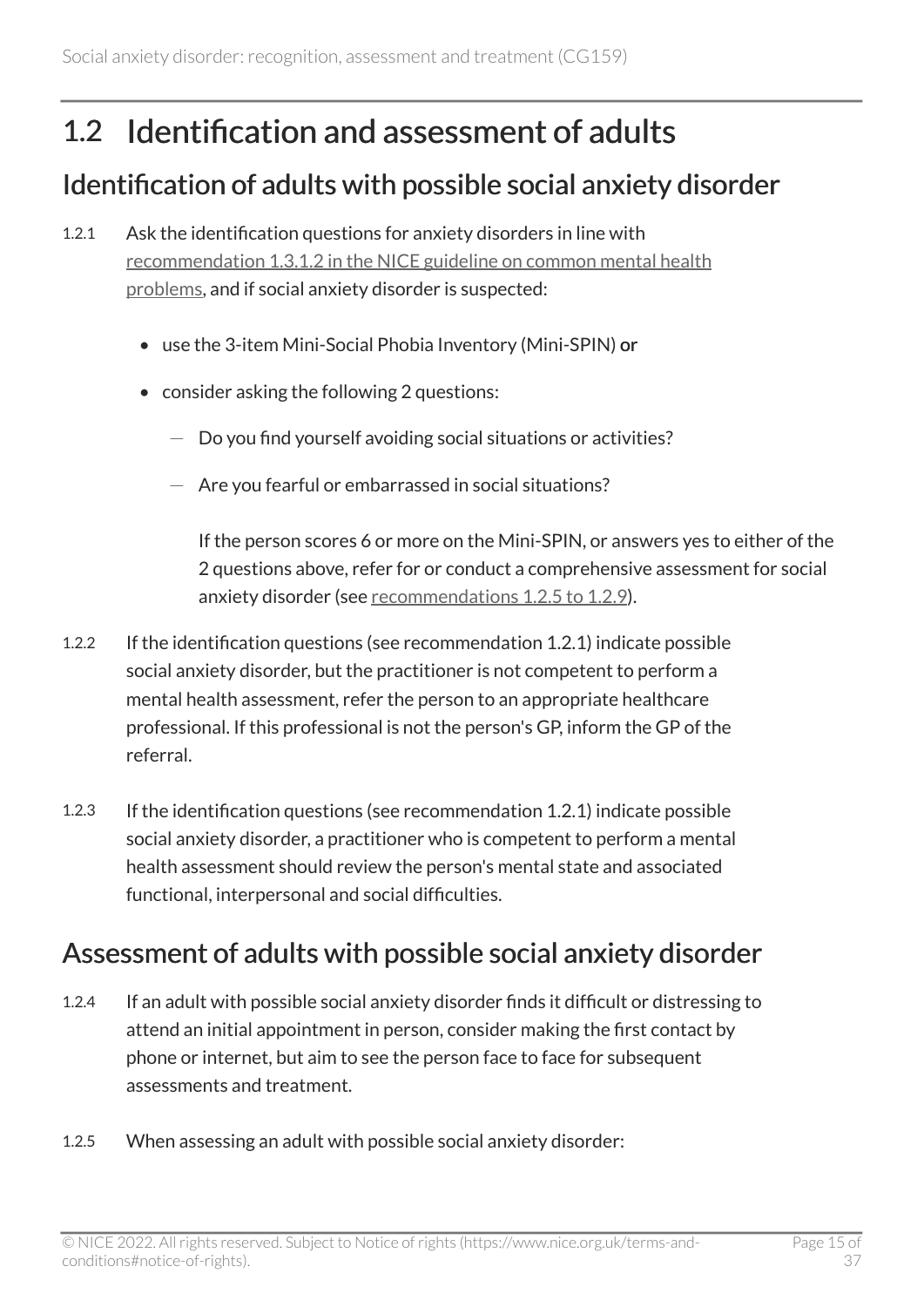- conduct an assessment that considers fear, avoidance, distress and functional impairment
- be aware of comorbid disorders, including avoidant personality disorder, alcohol and substance misuse, mood disorders, other anxiety disorders, psychosis and autism.
- 1.2.6 Follow the recommendations in the [NICE guideline on common mental health](https://www.nice.org.uk/guidance/cg123) [problems](https://www.nice.org.uk/guidance/cg123) for the structure and content of the assessment and adjust them to take into account the need to obtain a more detailed description of the social anxiety disorder (see recommendation 1.2.8 in this guideline).
- 1.2.7 Consider using the following to inform the assessment and support the evaluation of any intervention:
	- a diagnostic or problem identification tool as recommended in recommendation [1.3.2.3 in the NICE guideline on common mental health problems](https://www.nice.org.uk/guidance/cg123/chapter/recommendations#step-1-identification-and-assessment)
	- a validated measure for social anxiety, for example, the Social Phobia Inventory (SPIN) or the Liebowitz Social Anxiety Scale (LSAS).
- 1.2.8 Obtain a detailed description of the person's current social anxiety and associated problems and circumstances including:
	- feared and avoided social situations
	- what they are afraid might happen in social situations (for example, looking anxious, blushing, sweating, trembling or appearing boring)
	- anxiety symptoms
	- view of self
	- content of self-image
	- safety-seeking behaviours
	- focus of attention in social situations
	- anticipatory and post-event processing
	- occupational, educational, financial and social circumstances
	- medication, alcohol and recreational drug use.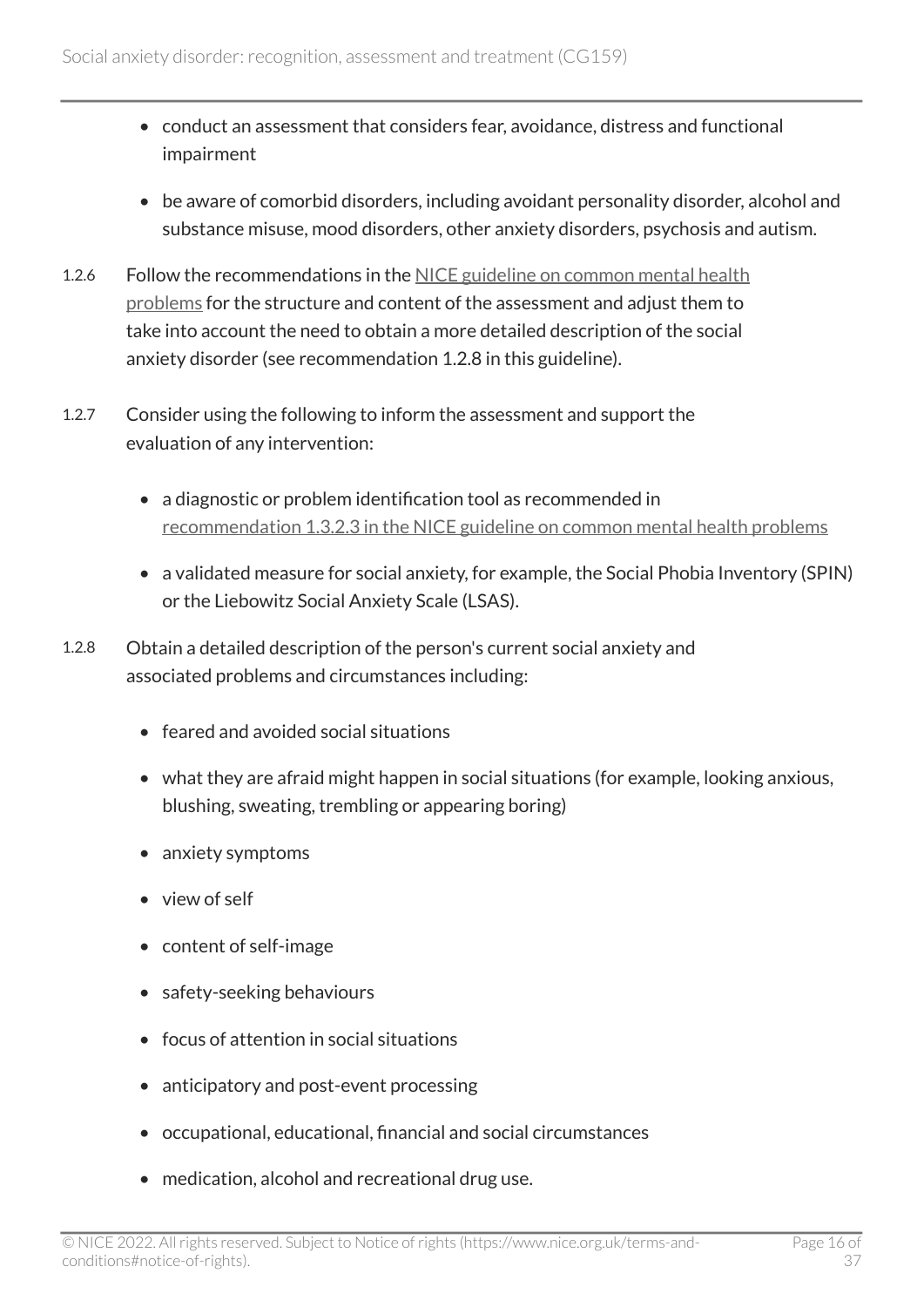1.2.9 If a person with possible social anxiety disorder does not return after an initial assessment, contact them (using their preferred method of communication) to discuss the reason for not returning. Remove any obstacles to further assessment or treatment that the person identifies.

#### Planning treatment for adults diagnosed with social anxiety disorder

- 1.2.10 After diagnosis of social anxiety disorder in an adult, identify the goals for treatment and provide information about the disorder and its treatment including:
	- the nature and course of the disorder and commonly occurring comorbidities
	- the impact on social and personal functioning
	- commonly held beliefs about the cause of the disorder
	- beliefs about what can be changed or treated
	- choice and nature of evidence-based treatments.
- 1.2.11 If the person also has symptoms of depression, assess their nature and extent and determine their functional link with the social anxiety disorder by asking them which existed first.
	- If the person has only experienced significant social anxiety since the start of a depressive episode, treat the depression in line with recommendations in the  $NICE$ [guideline on depression in adults.](https://www.nice.org.uk/guidance/cg90)
	- If the social anxiety disorder preceded the onset of depression, ask: "if I gave you a treatment that ensured you were no longer anxious in social situations, would you still be depressed?"
		- $-$  If the person answers 'no', treat the social anxiety (unless the severity of the depression prevents this, then offer initial treatment for the depression).
		- $-$  If the person answers 'yes', consider treating both the social anxiety disorder and the depression, taking into account their preference when deciding which to treat first.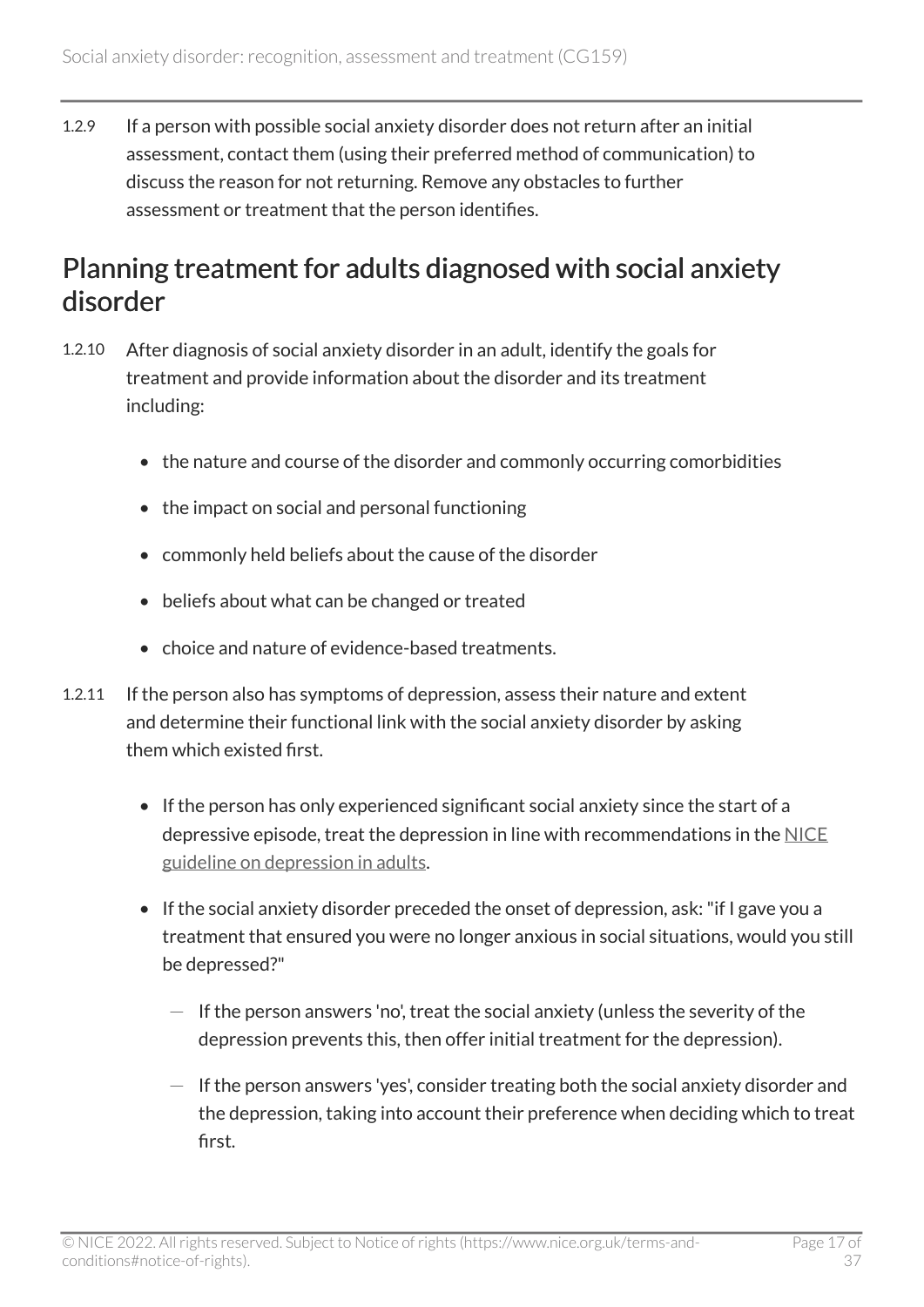- If the depression is treated first, treat the social anxiety disorder when improvement in the depression allows.
- 1.2.12 For people (including young people) with social anxiety disorder who misuse substances, be aware that alcohol or drug misuse is often an attempt to reduce anxiety in social situations and should not preclude treatment for social anxiety disorder. Assess the nature of the substance misuse to determine if it is primarily a consequence of social anxiety disorder and:
	- offer a brief intervention for hazardous alcohol or drug misuse (see the [NICE guideline](https://www.nice.org.uk/guidance/cg115)  [on alcohol-use disorders](https://www.nice.org.uk/guidance/cg115) or [drug misuse in over 16s\)](https://www.nice.org.uk/guidance/cg51)
	- for harmful or dependent alcohol or drug misuse consider referral to a specialist alcohol or drug misuse service.

## <span id="page-17-0"></span>1.3 Interventions for adults with social anxiety disorder

#### Treatment principles

- 1.3.1 All interventions for adults with social anxiety disorder should be delivered by competent practitioners. Psychological interventions should be based on the relevant treatment manual(s), which should guide the structure and duration of the intervention. Practitioners should consider using competence frameworks developed from the relevant treatment manual(s) and for all interventions should:
	- receive regular, high-quality outcome-informed supervision
	- use routine sessional outcome measures (for example, the SPIN or LSAS) and ensure that the person with social anxiety is involved in reviewing the efficacy of the treatment
	- engage in monitoring and evaluation of treatment adherence and practitioner competence – for example, by using video and audio tapes, and external audit and scrutiny if appropriate.

#### Initial treatment options for adults with social anxiety disorder

1.3.2 Offer adults with social anxiety disorder individual cognitive behavioural therapy (CBT) that has been specifically developed to treat social anxiety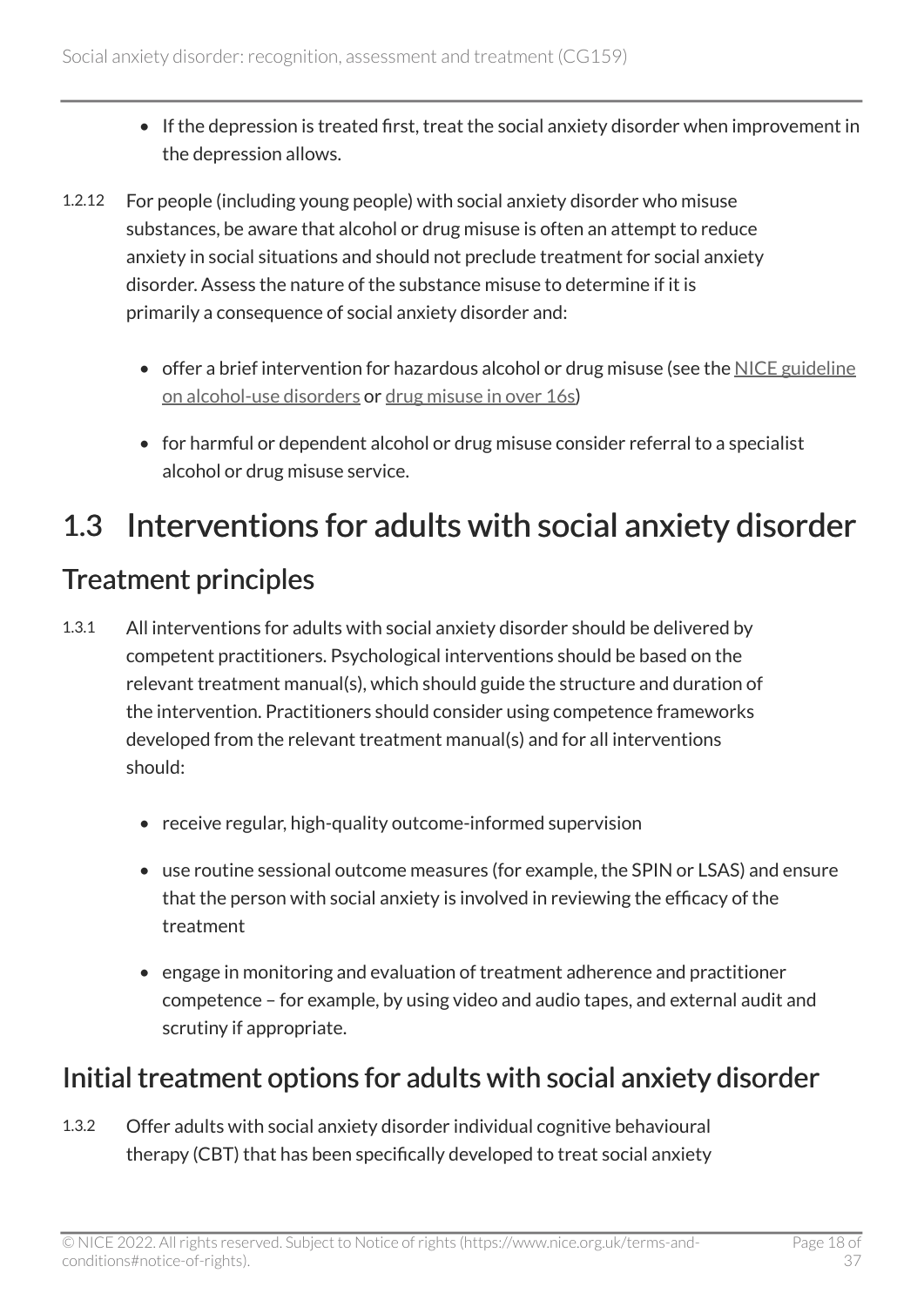disorder (based on the Clark and Wells model or the Heimberg model; see recommendations [1.3.13 and 1.3.14 in the section on delivering psychological](https://www.nice.org.uk/guidance/cg159/chapter/recommendations#delivering-psychological-interventions-for-adults) [interventions for adults](https://www.nice.org.uk/guidance/cg159/chapter/recommendations#delivering-psychological-interventions-for-adults)).

- 1.3.3 Do not routinely offer group CBT in preference to individual CBT. Although there is evidence that group CBT is more effective than most other interventions, it is less clinically and cost effective than individual CBT.
- 1.3.4 For adults who decline CBT and wish to consider another psychological intervention, offer CBT-based supported self-help (see [recommendation](https://www.nice.org.uk/guidance/cg159/chapter/recommendations#delivering-psychological-interventions-for-adults) 1.3.15 [in the section on delivering psychological interventions for adults](https://www.nice.org.uk/guidance/cg159/chapter/recommendations#delivering-psychological-interventions-for-adults)).
- 1.3.5 For adults who decline cognitive behavioural interventions and express a preference for a pharmacological intervention, discuss their reasons for declining cognitive behavioural interventions and address any concerns.
- 1.3.6 If the person wishes to proceed with a pharmacological intervention, offer a selective serotonin reuptake inhibitor (SSRI) (escitalopram or sertraline). Monitor the person carefully for adverse reactions (see recommendations [1.3.17 to 1.3.23 in the section on prescribing and monitoring](https://www.nice.org.uk/guidance/cg159/chapter/recommendations#prescribing-and-monitoring-pharmacological-interventions-in-adults)  [pharmacological interventions in adults\)](https://www.nice.org.uk/guidance/cg159/chapter/recommendations#prescribing-and-monitoring-pharmacological-interventions-in-adults).
- 1.3.7 For adults who decline cognitive behavioural and pharmacological interventions, consider short-term psychodynamic psychotherapy that has been specifically developed to treat social anxiety disorder (see recommendation [1.3.16 in the section on delivering psychological interventions](https://www.nice.org.uk/guidance/cg159/chapter/recommendations#delivering-psychological-interventions-for-adults)  [for adults](https://www.nice.org.uk/guidance/cg159/chapter/recommendations#delivering-psychological-interventions-for-adults)). Be aware of the more limited clinical effectiveness and lower cost effectiveness of this intervention compared with CBT, self-help and pharmacological interventions.

#### Options for adults with no or a partial response to initial treatment

1.3.8 For adults whose symptoms of social anxiety disorder have only partially responded to individual CBT after an adequate course of treatment, consider a pharmacological intervention (see [recommendation 1.3.6 in the section on](https://www.nice.org.uk/guidance/cg159/chapter/recommendations#initial-treatment-options-for-adults-with-social-anxiety-disorder-2)  [initial treatment options for adults with social anxiety disorder](https://www.nice.org.uk/guidance/cg159/chapter/recommendations#initial-treatment-options-for-adults-with-social-anxiety-disorder-2)) in combination with individual CBT.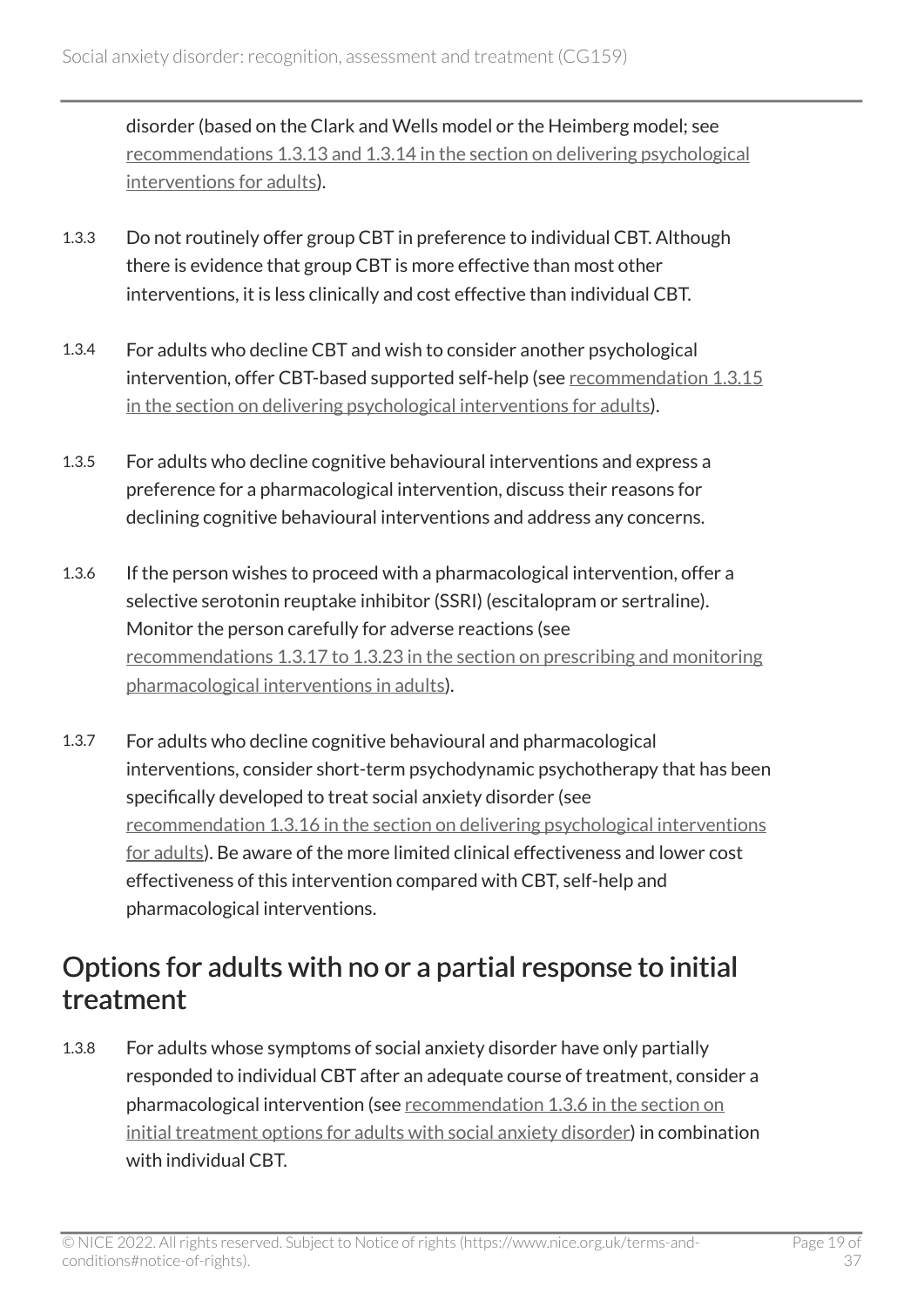- 1.3.9 For adults whose symptoms have only partially responded to an SSRI (escitalopram or sertraline) after 10 to 12 weeks of treatment, offer individual CBT in addition to the SSRI.
- 1.3.10 For adults whose symptoms have not responded to an SSRI (escitalopram or sertraline) or who cannot tolerate the side effects, offer an alternative SSRI (fluvoxamine or paroxetine) or a [serotonin noradrenaline reuptake inhibitor](http://en.wikipedia.org/wiki/Serotonin%E2%80%93norepinephrine_reuptake_inhibitor) (SNRI) (venlafaxine), taking into account:
	- the tendency of paroxetine and venlafaxine to produce a discontinuation syndrome (which may be reduced by extended-release preparations)
	- the risk of suicide and likelihood of toxicity in overdose.

At the time of publication (May 2013) fluvoxamine did not have a UK marketing authorisation for use in adults with social anxiety disorder. The prescriber should follow relevant professional guidance, taking full responsibility for the decision. Informed consent should be obtained and documented. See the General Medical Council's Good practice in prescribing and managing medicines and devices for further information.

1.3.11 For adults whose symptoms have not responded to an alternative SSRI or an SNRI, offer a monoamine oxidase inhibitor (phenelzine or moclobemide).

At the time of publication (May 2013) phenelzine did not have a UK marketing authorisation for use in adults with social anxiety disorder. The prescriber should follow relevant professional guidance, taking full responsibility for the decision. Informed consent should be obtained and documented. See the General Medical Council's Good practice in prescribing and managing medicines and devices for further information.

1.3.12 Discuss the option of individual CBT with adults whose symptoms have not responded to pharmacological interventions.

#### Delivering psychological interventions for adults

1.3.13 Individual CBT (the Clark and Wells model) for social anxiety disorder should consist of up to 14 sessions of 90 minutes' duration over approximately 4 months and include the following: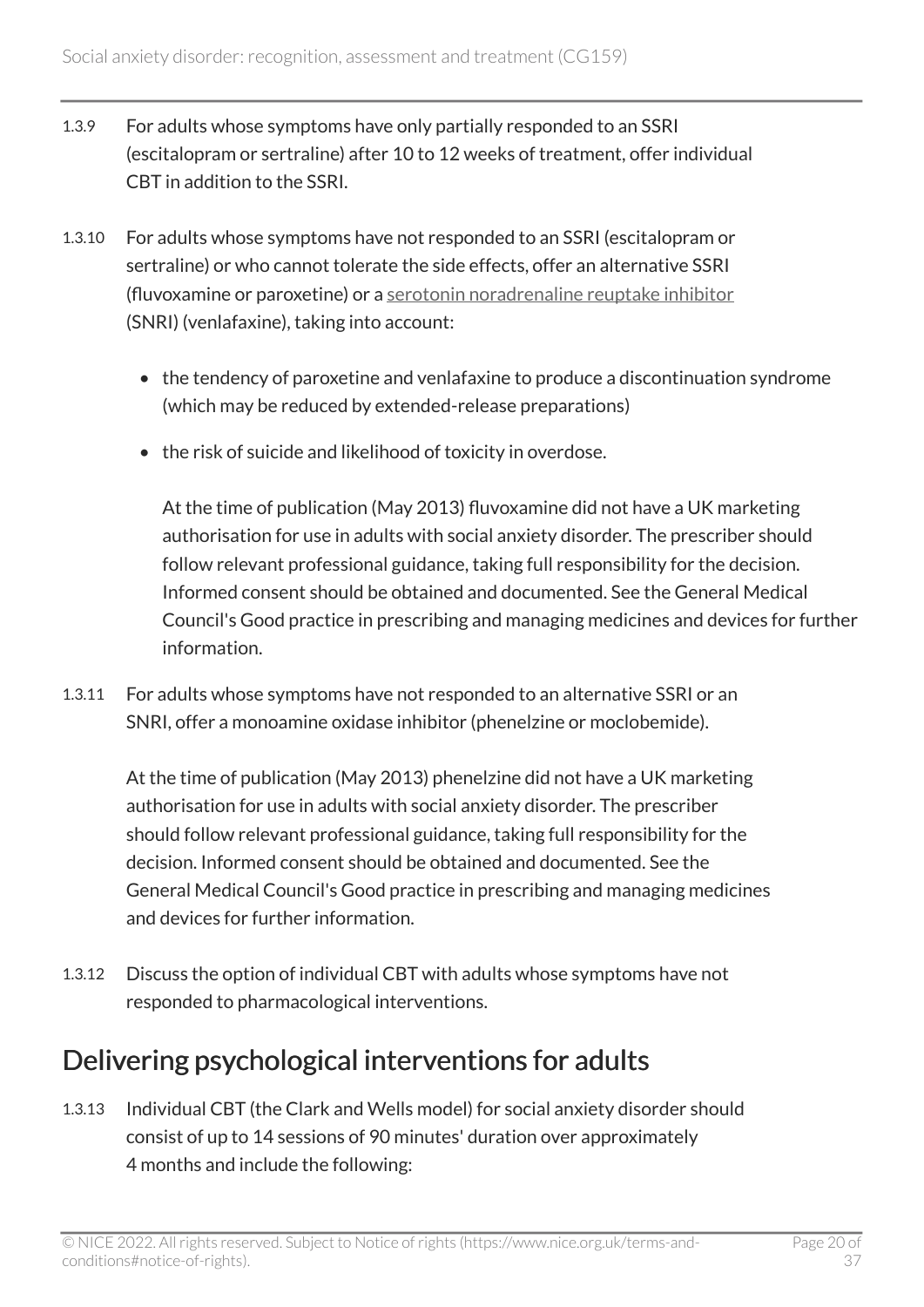- education about social anxiety
- experiential exercises to demonstrate the adverse effects of self-focused attention and safety-seeking behaviours
- video feedback to correct distorted negative self-imagery
- systematic training in externally focused attention
- within-session behavioural experiments to test negative beliefs with linked homework assignments
- discrimination training or rescripting to deal with problematic memories of social trauma
- examination and modification of core beliefs
- modification of problematic pre- and post-event processing
- relapse prevention.
- 1.3.14 Individual CBT (the Heimberg model) for social anxiety disorder should consist of 15 sessions of 60 minutes' duration, and 1 session of 90 minutes for exposure, over approximately 4 months, and include the following:
	- education about social anxiety
	- cognitive restructuring
	- graduated exposure to feared social situations, both within treatment sessions and as homework
	- examination and modification of core beliefs
	- relapse prevention.
- 1.3.15 Supported self-help for social anxiety disorder should consist of:
	- typically up to 9 sessions of supported use of a CBT-based self-help book over 3−4 months
	- support to use the materials, either face to face or by telephone, for a total of 3 hours over the course of the treatment.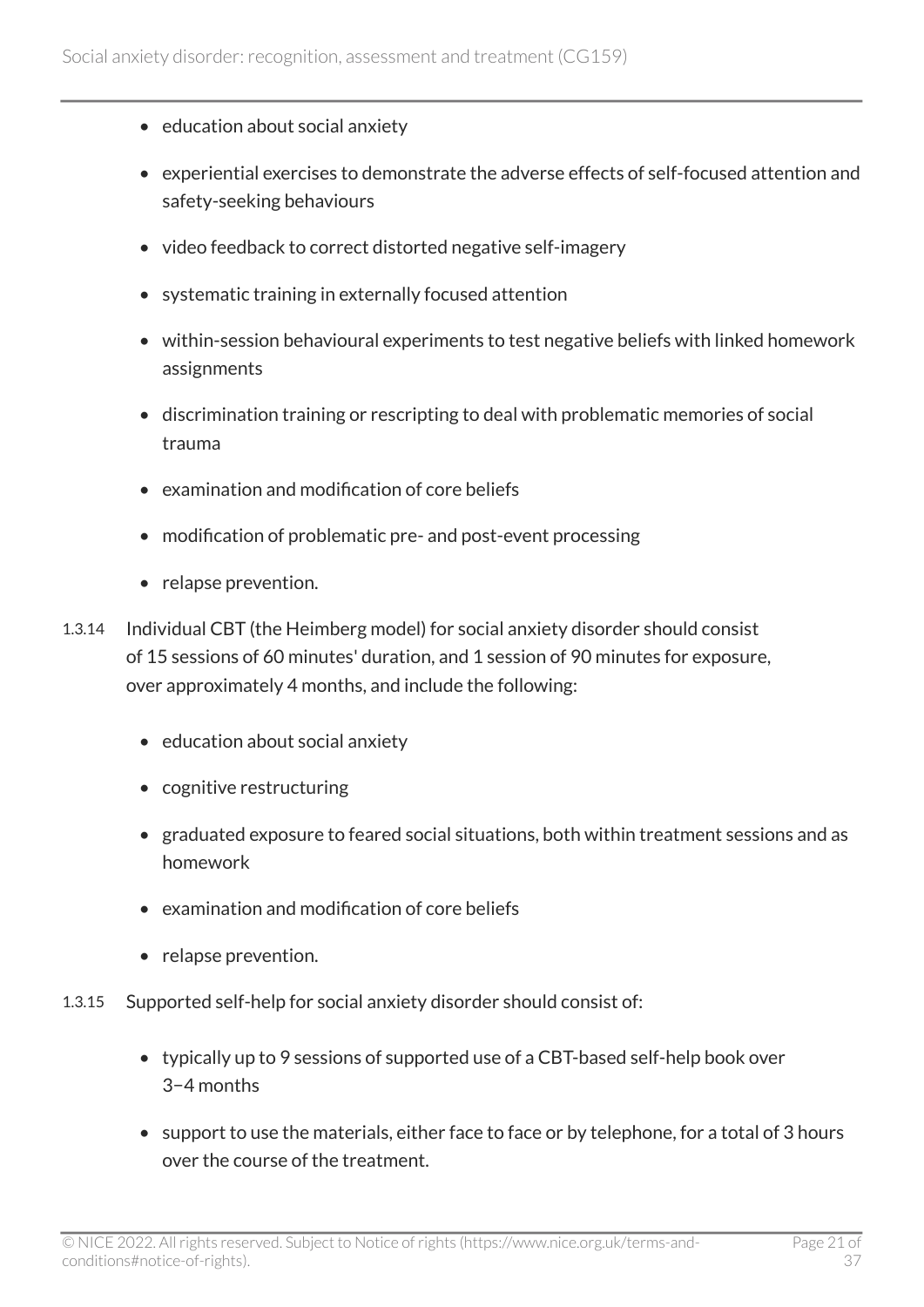- 1.3.16 Short-term psychodynamic psychotherapy for social anxiety disorder should consist of typically up to 25−30 sessions of 50 minutes' duration over 6−8 months and include the following:
	- education about social anxiety disorder
	- establishing a secure positive therapeutic alliance to modify insecure attachments
	- a focus on a core conflictual relationship theme associated with social anxiety symptoms
	- a focus on shame
	- encouraging exposure to feared social situations outside therapy sessions
	- support to establish a self-affirming inner dialogue
	- help to improve social skills.

#### Prescribing and monitoring pharmacological interventions in adults

For guidance on safe prescribing of antidepressants and managing withdrawal, see [NICE's guideline](https://www.nice.org.uk/guidance/ng215)  [on medicines associated with dependence or withdrawal symptoms.](https://www.nice.org.uk/guidance/ng215)

- 1.3.17 Before prescribing a pharmacological intervention for social anxiety disorder, discuss the treatment options and any concerns the person has about taking medication. Explain fully the reasons for prescribing and provide written and verbal information on:
	- the likely benefits of different drugs
	- the different propensities of each drug for side effects, discontinuation syndromes and drug interactions
	- the risk of early activation symptoms with SSRIs and SNRIs, such as increased anxiety, agitation, jitteriness and problems sleeping
	- the gradual development, over 2 weeks or more, of the full anxiolytic effect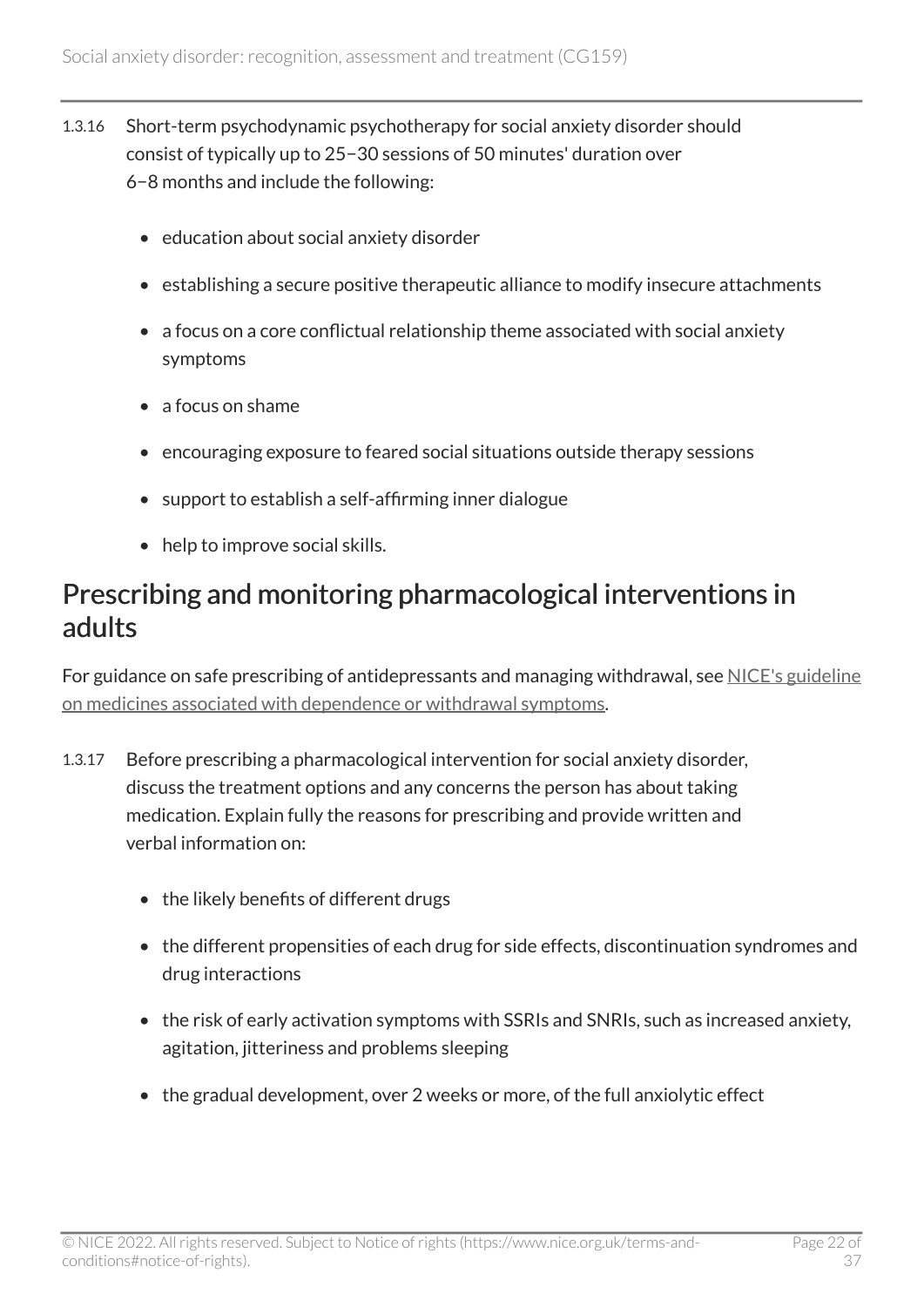- the importance of taking medication as prescribed, reporting side effects and discussing any concerns about stopping medication with the prescriber, and the need to continue treatment after remission to avoid relapse.
- 1.3.18 Arrange to see people aged 30 years and older who are not assessed to be at risk of suicide within 1 to 2 weeks of first prescribing SSRIs or SNRIs to:
	- discuss any possible side effects and potential interaction with symptoms of social anxiety disorder (for example, increased restlessness or agitation)
	- advise and support them to engage in graduated exposure to feared or avoided social situations.
- 1.3.19 After the initial meeting (see recommendation 1.3.18), arrange to see the person every 2–4 weeks during the first 3 months of treatment and every month thereafter. Continue to support them to engage in graduated exposure to feared or avoided social situations.
- 1.3.20 For people aged under 30 years who are offered an SSRI or SNRI:
	- warn them that these drugs are associated with an increased risk of suicidal thinking and self-harm in a minority of people under 30 and
	- see them within 1 week of first prescribing and
	- monitor the risk of suicidal thinking and self-harm weekly for the first month. [This recommendation is from the [NICE guideline on generalised anxiety disorder and panic](https://www.nice.org.uk/guidance/cg113) [disorder in adults\]](https://www.nice.org.uk/guidance/cg113).
- 1.3.21 Arrange to see people who are assessed to be at risk of suicide weekly until there is no indication of increased suicide risk, then every 2–4 weeks during the first 3 months of treatment and every month thereafter. Continue to support them to engage in graduated exposure to feared or avoided social situations.
- 1.3.22 Advise people taking a monoamine oxidase inhibitor of the dietary and pharmacological restrictions concerning the use of these drugs as set out in the [British National Formulary.](http://www.bnf.org/bnf/index.htm)
- 1.3.23 For people who develop side effects soon after starting a pharmacological intervention, provide information and consider 1 of the following strategies: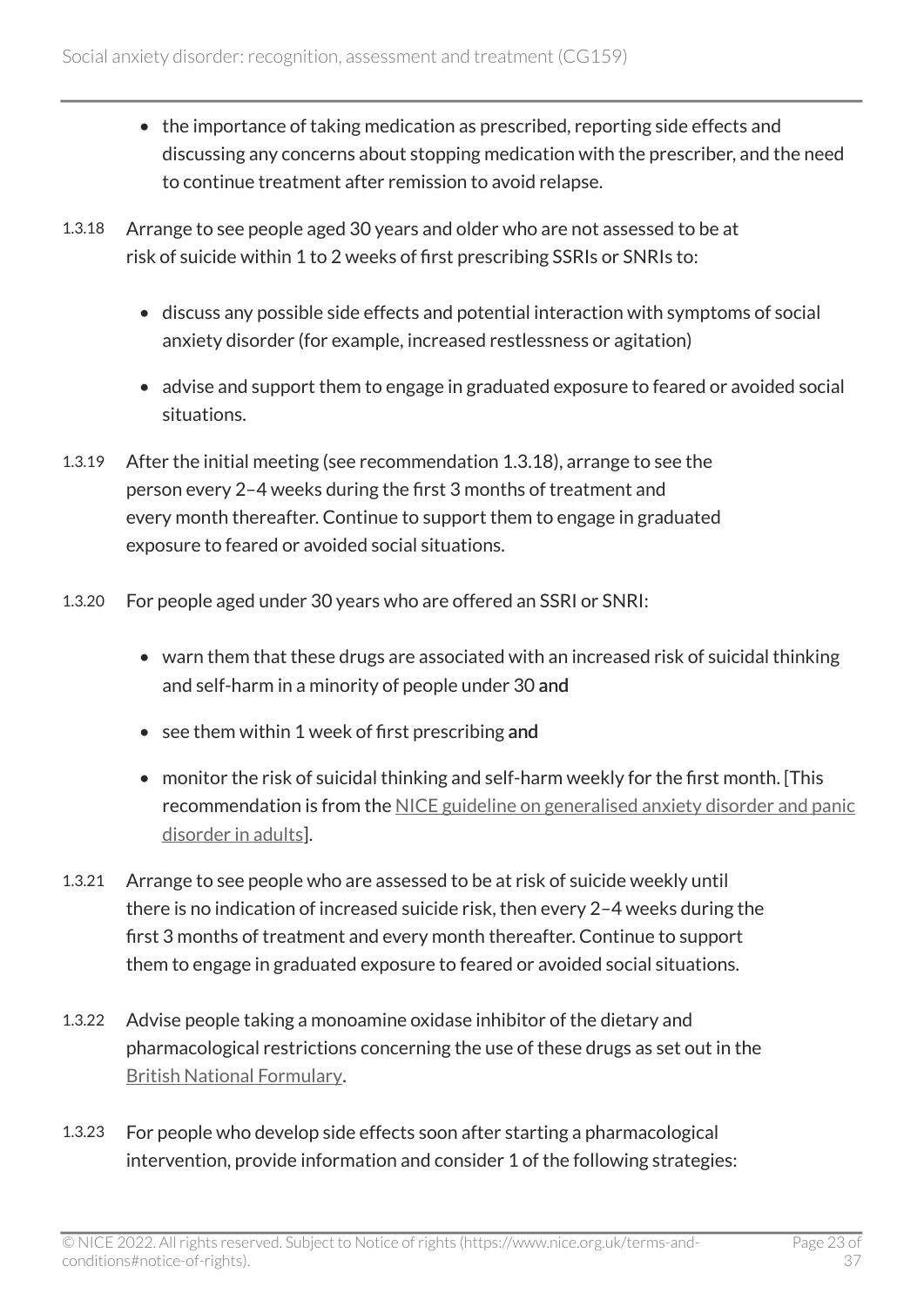- monitoring the person's symptoms closely (if the side effects are mild and acceptable to the person)
- reducing the dose of the drug
- stopping the drug and offering either an alternative drug or individual CBT, according to the person's preference.

[This recommendation is adapted from the [NICE guideline on generalised anxiety](https://www.nice.org.uk/guidance/cg113)  [disorder and panic disorder in adults](https://www.nice.org.uk/guidance/cg113)].

- 1.3.24 If the person's symptoms of social anxiety disorder have responded well to a pharmacological intervention in the first 3 months, continue it for at least a further 6 months.
- 1.3.25 When stopping a pharmacological intervention, reduce the dose of the drug gradually. If symptoms reappear after the dose is lowered or the drug is stopped, consider increasing the dose, reintroducing the drug or offering individual CBT.

### <span id="page-23-0"></span>1.4 Identification and assessment of children and young people

#### Identification of children and young people with possible social anxiety disorder

1.4.1 Health and social care professionals in primary care and education and community settings should be alert to possible anxiety disorders in children and young people, particularly those who avoid school, social or group activities or talking in social situations, or are irritable, excessively shy or overly reliant on parents or carers. Consider asking the child or young person about their feelings of anxiety, fear, avoidance, distress and associated behaviours (or a parent or carer) to help establish if social anxiety disorder is present, using these questions: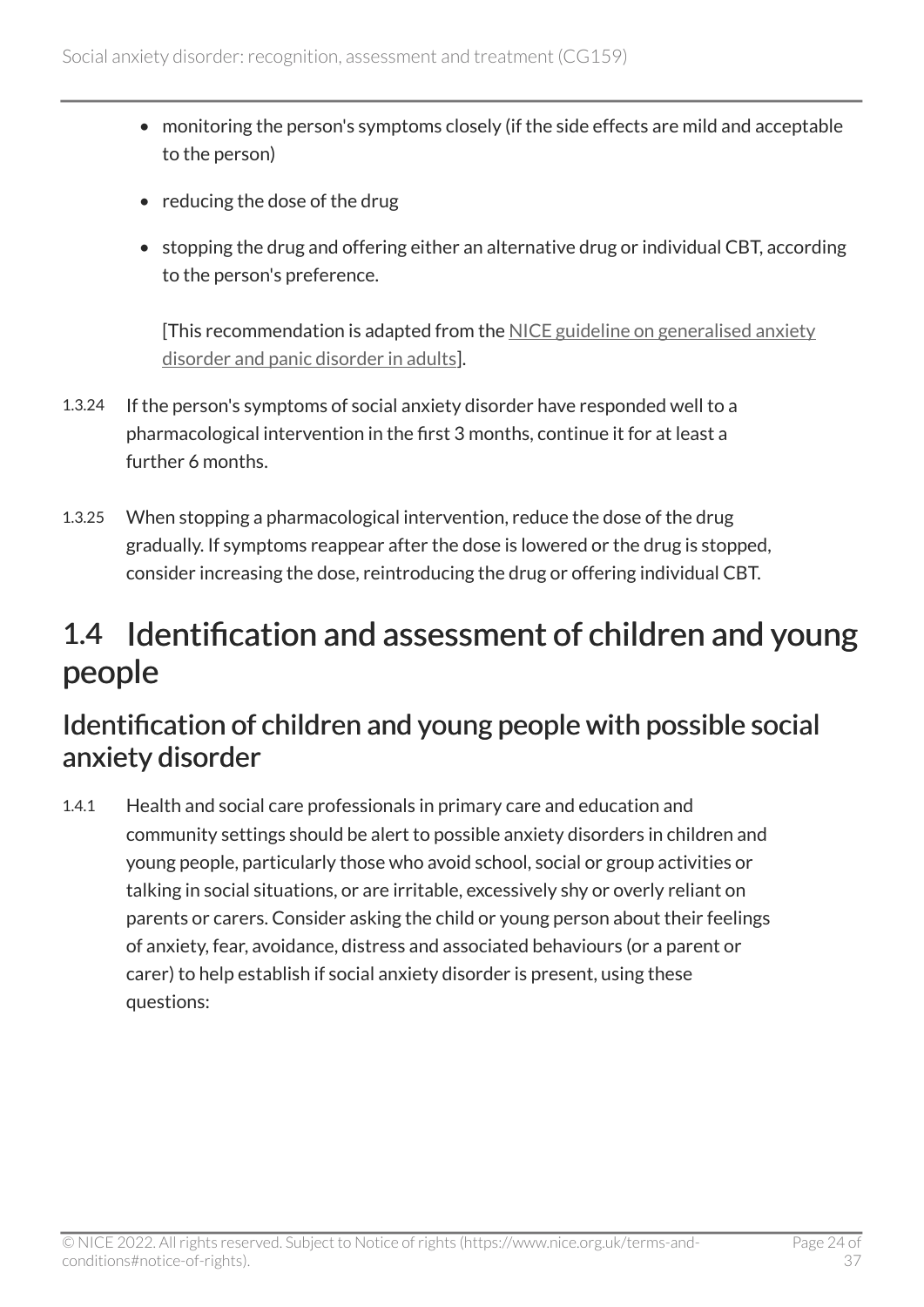- "Sometimes people get very scared when they have to do things with other people, especially people they don't know. They might worry about doing things with other people watching. They might get scared that they will do something silly or that people will make fun of them. They might not want to do these things or, if they have to do them, they might get very upset or cross."
	- $-$  "Do you/does your child get scared about doing things with other people, like talking, eating, going to parties, or other things at school or with friends?"
	- $-$  "Do you/does your child find it difficult to do things when other people are watching, like playing sport, being in plays or concerts, asking or answering questions, reading aloud, or giving talks in class?"
	- $-$  "Do you/does your child ever feel that you/your child can't do these things or try to get out of them?"
- 1.4.2 If the child or young person (or a parent or carer) answers 'yes' to one or more of the questions in recommendation 1.4.1 consider a comprehensive assessment for social anxiety disorder (see recommendations [1.4.5 to 1.4.11 in the section](https://www.nice.org.uk/guidance/cg159/chapter/recommendations#assessment-of-children-and-young-people-with-possible-social-anxiety-disorder)  [on assessment of children and young people with possible social anxiety](https://www.nice.org.uk/guidance/cg159/chapter/recommendations#assessment-of-children-and-young-people-with-possible-social-anxiety-disorder)  [disorder\)](https://www.nice.org.uk/guidance/cg159/chapter/recommendations#assessment-of-children-and-young-people-with-possible-social-anxiety-disorder).
- 1.4.3 If the identification questions (see recommendation 1.4.1 in the section on [identification of children and young people with possible social anxiety](https://www.nice.org.uk/guidance/cg159/chapter/recommendations#identification-and-assessment-of-children-and-young-people) [disorder\)](https://www.nice.org.uk/guidance/cg159/chapter/recommendations#identification-and-assessment-of-children-and-young-people) indicate possible social anxiety disorder, but the practitioner is not competent to perform a mental health assessment, refer the child or young person to an appropriate healthcare professional. If this professional is not the child or young person's GP, inform the GP of the referral.
- 1.4.4 If the identification questions (see recommendation 1.4.1 in the section on [identification of children and young people with possible social anxiety](https://www.nice.org.uk/guidance/cg159/chapter/recommendations#identification-and-assessment-of-children-and-young-people) [disorder\)](https://www.nice.org.uk/guidance/cg159/chapter/recommendations#identification-and-assessment-of-children-and-young-people) indicate possible social anxiety disorder, a practitioner who is competent to perform a mental health assessment should review the child or young person's mental state and associated functional, interpersonal and social difficulties.

#### Assessment of children and young people with possible social anxiety disorder

1.4.5 A comprehensive assessment of a child or young person with possible social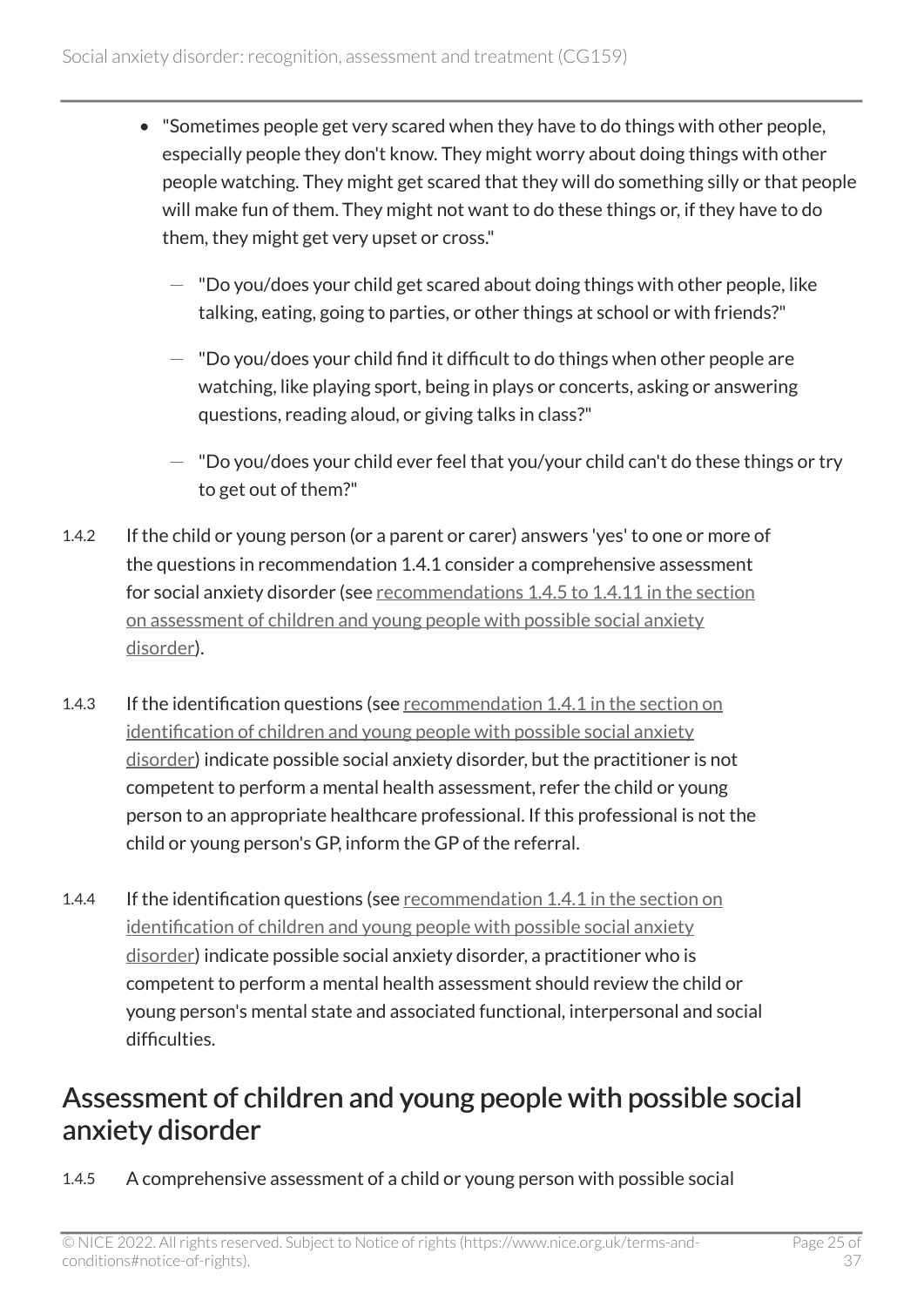anxiety disorder should:

- provide an opportunity for the child or young person to be interviewed alone at some point during the assessment
- if possible involve a parent, carer or other adult known to the child or young person who can provide information about current and past behaviour
- if necessary involve more than one professional to ensure a comprehensive assessment can be undertaken.
- 1.4.6 When assessing a child or young person obtain a detailed description of their current social anxiety and associated problems including:
	- feared and avoided social situations
	- what they are afraid might happen in social situations (for example, looking anxious, blushing, sweating, trembling or appearing boring)
	- anxiety symptoms
	- view of self
	- content of self-image
	- safety-seeking behaviours
	- focus of attention in social situations
	- anticipatory and post-event processing, particularly for older children
	- family circumstances and support
	- friendships and peer groups, educational and social circumstances
	- medication, alcohol and recreational drug use.
- 1.4.7 As part of a comprehensive assessment, assess for causal and maintaining factors for social anxiety disorder in the child or young person's home, school and social environment, in particular:
	- parenting behaviours that promote and support anxious behaviours or do not support positive behaviours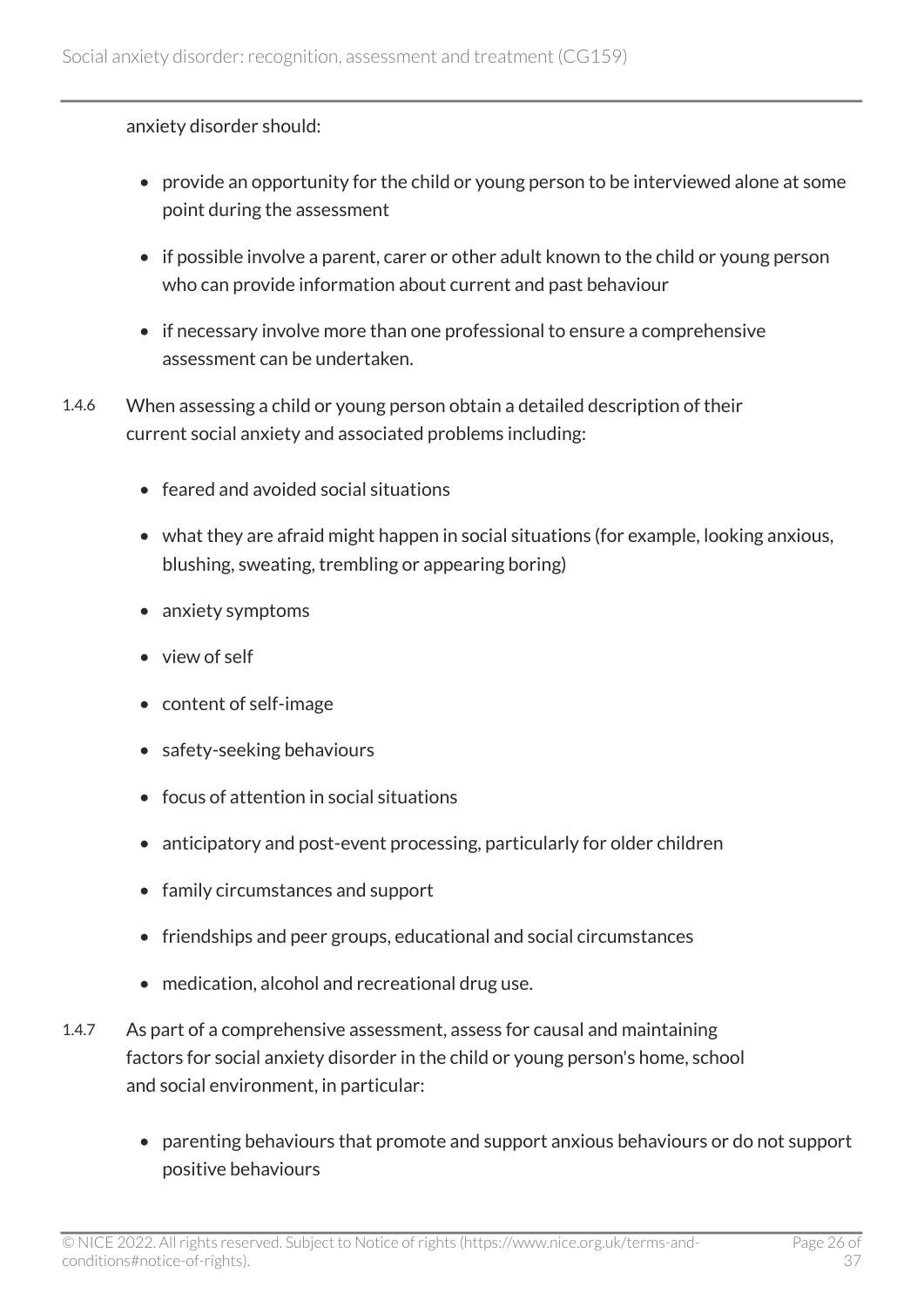- peer victimisation in school or other settings.
- 1.4.8 As part of a comprehensive assessment, assess for possible coexisting conditions such as:
	- other mental health problems (for example, other anxiety disorders and depression)
	- neurodevelopmental conditions such as attention deficit hyperactivity disorder, autism and learning disabilities
	- drug and alcohol misuse (see recommendation [1.2.12 in the section on planning](https://www.nice.org.uk/guidance/cg159/chapter/recommendations#planning-treatment-for-adults-diagnosed-with-social-anxiety-disorder)  [treatment for adults diagnosed with social anxiety disorder\)](https://www.nice.org.uk/guidance/cg159/chapter/recommendations#planning-treatment-for-adults-diagnosed-with-social-anxiety-disorder)
	- speech and language problems.
- 1.4.9 To aid the assessment of social anxiety disorder and other common mental health problems consider using formal instruments (both the child and parent versions if available and indicated), such as:
	- the LSAS child version or the Social Phobia and Anxiety Inventory for Children (SPAI-C) for children, or the SPIN or the LSAS for young people
	- the Multidimensional Anxiety Scale for Children (MASC), the Revised Child Anxiety and Depression Scale (RCADS) for children and young people who may have comorbid depression or other anxiety disorders, the Spence Children's Anxiety Scale (SCAS) or the Screen for Child Anxiety Related Emotional Disorders (SCARED) for children.
- 1.4.10 Use formal assessment instruments to aid the diagnosis of other problems, such as:
	- a validated measure of cognitive ability for a child or young person with a suspected learning disability
	- the Strengths and Difficulties Questionnaire for all children and young people.
- 1.4.11 Assess the risks and harm faced by the child or young person and if needed develop a risk management plan for risk of self-neglect, familial abuse or neglect, exploitation by others, self-harm or harm to others.
- 1.4.12 Develop a profile of the child or young person to identify their needs and any further assessments that may be needed, including the extent and nature of: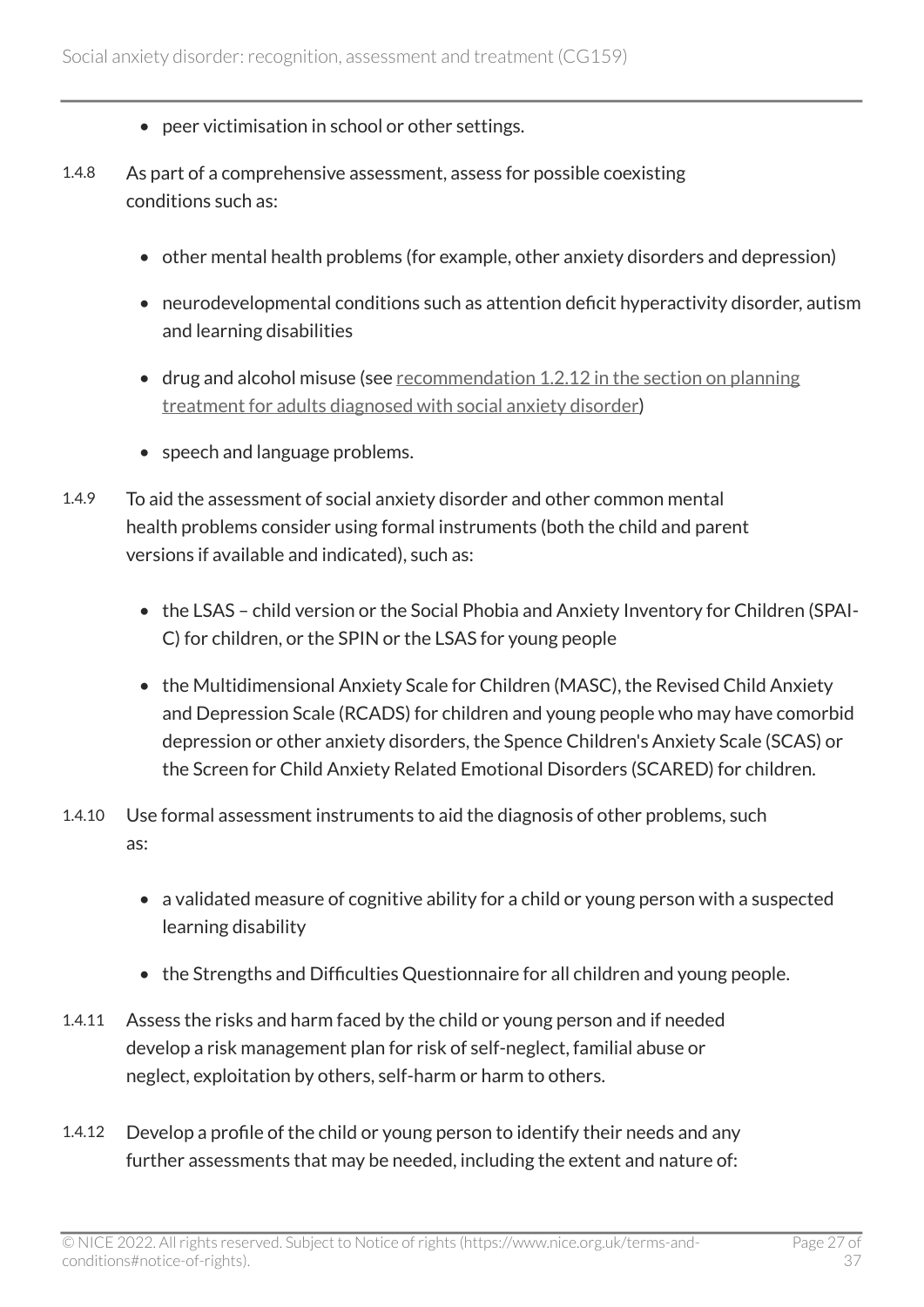- the social anxiety disorder and any associated difficulties (for example, selective mutism)
- any coexisting mental health problems
- neurodevelopmental conditions such as attention deficit hyperactivity disorder, autism and learning disabilities
- experience of bullying or social ostracism
- friendships with peers
- speech, language and communication skills
- physical health problems
- personal and social functioning to indicate any needs (personal, social, housing, educational and occupational)
- educational and occupational goals
- parent or carer needs, including mental health needs.

### <span id="page-27-0"></span>1.5 Interventions for children and young people with social anxiety disorder

#### Treatment principles

- 1.5.1 All interventions for children and young people with social anxiety disorder should be delivered by competent practitioners. Psychological interventions should be based on the relevant treatment manual(s), which should guide the structure and duration of the intervention. Practitioners should consider using competence frameworks developed from the relevant treatment manual(s) and for all interventions should:
	- receive regular high-quality supervision
	- use routine sessional outcome measures, for example:
		- $-$  the LSAS child version or the SPAI-C, and the SPIN or LSAS for young people
		- the MASC, RCADS, SCAS or SCARED for children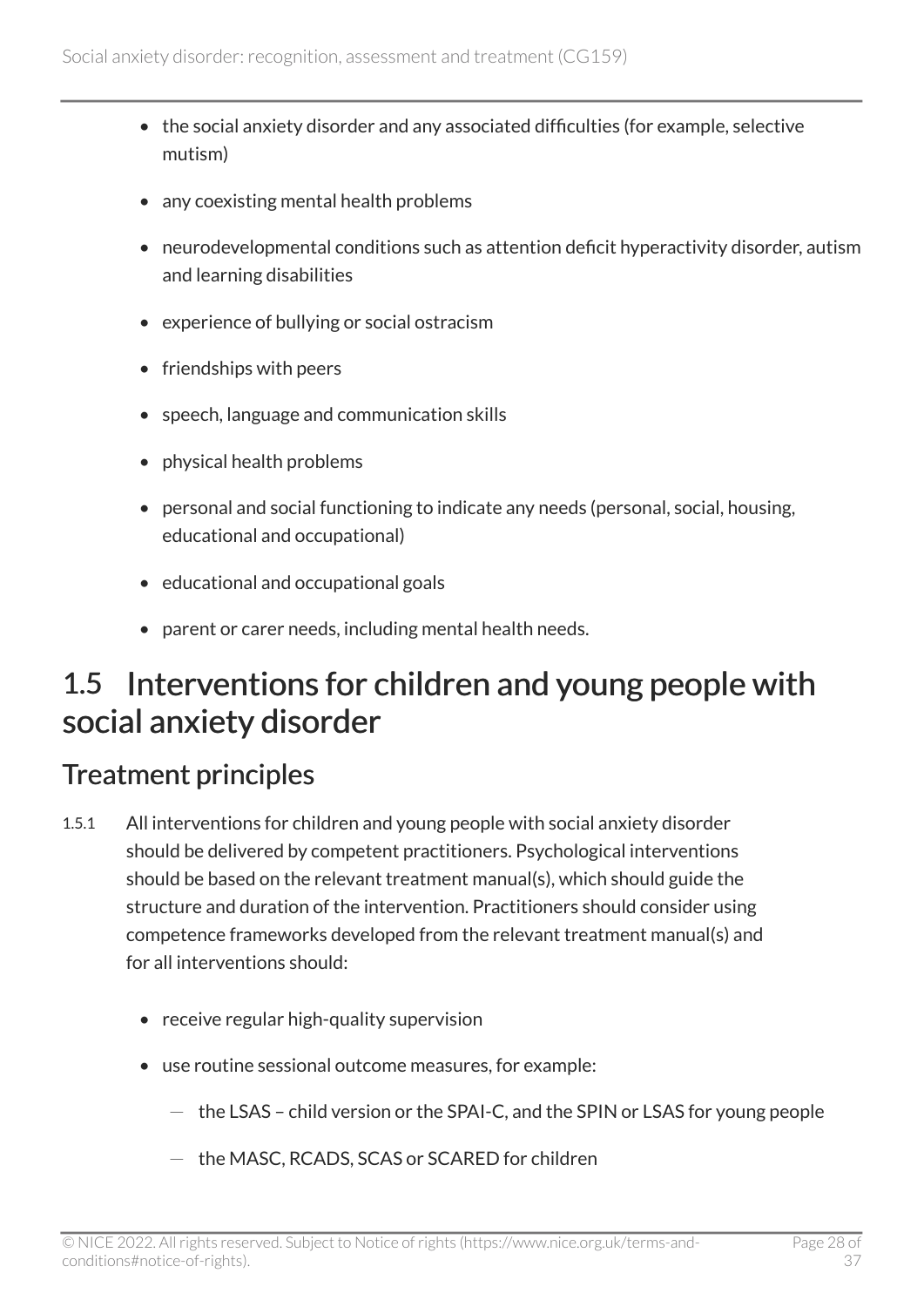- engage in monitoring and evaluation of treatment adherence and practitioner competence – for example, by using video and audio tapes, and external audit and scrutiny if appropriate.
- 1.5.2 Be aware of the impact of the home, school and wider social environments on the maintenance and treatment of social anxiety disorder. Maintain a focus on the child or young person's emotional, educational and social needs and work with parents, teachers, other adults and the child or young person's peers to create an environment that supports the achievement of the agreed goals of treatment.

#### Treatment for children and young people with social anxiety disorder

1.5.3 Offer individual or group CBT focused on social anxiety (see recommendations 1.5.4 and 1.5.5) to children and young people with social anxiety disorder. Consider involving parents or carers to ensure the effective delivery of the intervention, particularly in young children.

#### Delivering psychological interventions for children and young people

- 1.5.4 Individual CBT should consist of the following, taking into account the child or young person's cognitive and emotional maturity:
	- 8−12 sessions of 45 minutes' duration
	- psychoeducation, exposure to feared or avoided social situations, training in social skills and opportunities to rehearse skills in social situations
	- psychoeducation and skills training for parents, particularly of young children, to promote and reinforce the child's exposure to feared or avoided social situations and development of skills.
- 1.5.5 Group CBT should consist of the following, taking into account the child or young person's cognitive and emotional maturity:
	- 8−12 sessions of 90 minutes' duration with groups of children or young people of the same age range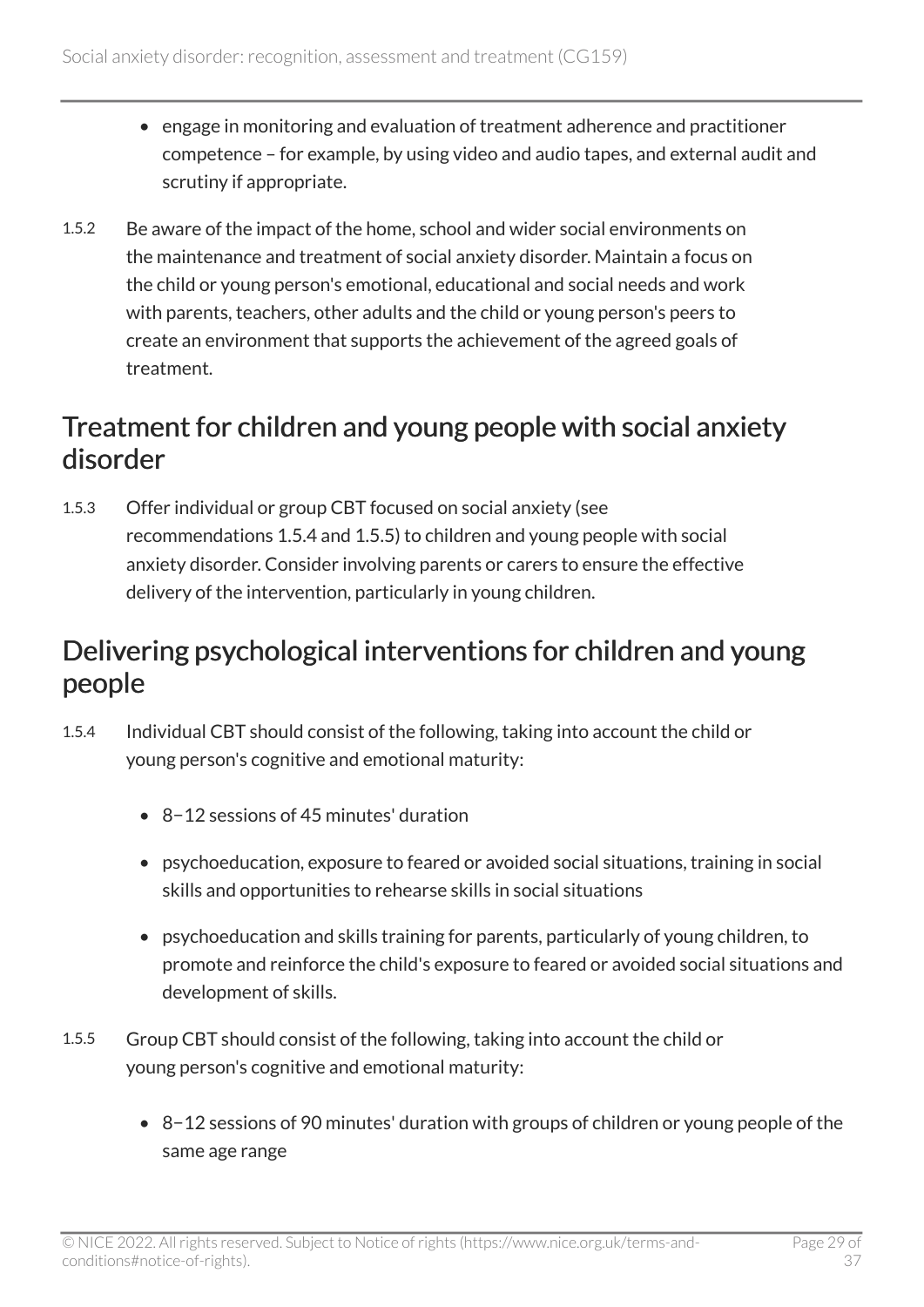- psychoeducation, exposure to feared or avoided social situations, training in social skills and opportunities to rehearse skills in social situations
- psychoeducation and skills training for parents, particularly of young children, to promote and reinforce the child's exposure to feared or avoided social situations and development of skills.
- 1.5.6 Consider psychological interventions that were developed for adults (see the [section on interventions for adults with social anxiety disorder\)](https://www.nice.org.uk/guidance/cg159/chapter/recommendations#interventions-for-adults-with-social-anxiety-disorder-2) for young people (typically aged 15 years and older) who have the cognitive and emotional capacity to undertake a treatment developed for adults.

## <span id="page-29-0"></span>1.6 Interventions that are not recommended to treat social anxiety disorder

- 1.6.1 Do not routinely offer pharmacological interventions to treat social anxiety disorder in children and young people.
- 1.6.2 Do not routinely offer anticonvulsants, tricyclic antidepressants, benzodiazepines or antipsychotic medication to treat social anxiety disorder in adults.
- 1.6.3 Do not routinely offer mindfulness-based interventions or supportive therapy to treat social anxiety disorder.

Mindfulness-based interventions include mindfulness-based stress reduction and mindfulness-based cognitive therapy.

- 1.6.4 Do not offer St John's wort or other over-the-counter medications and preparations for anxiety to treat social anxiety disorder. Explain the potential interactions with other prescribed and over-the-counter medications and the lack of evidence to support their safe use.
- 1.6.5 Do not offer botulinum toxin to treat hyperhidrosis (excessive sweating) in people with social anxiety disorder. This is because there is no good-quality evidence showing benefit from botulinum toxin in the treatment of social anxiety disorder and it may be harmful.
- 1.6.6 Do not offer endoscopic thoracic sympathectomy to treat hyperhidrosis or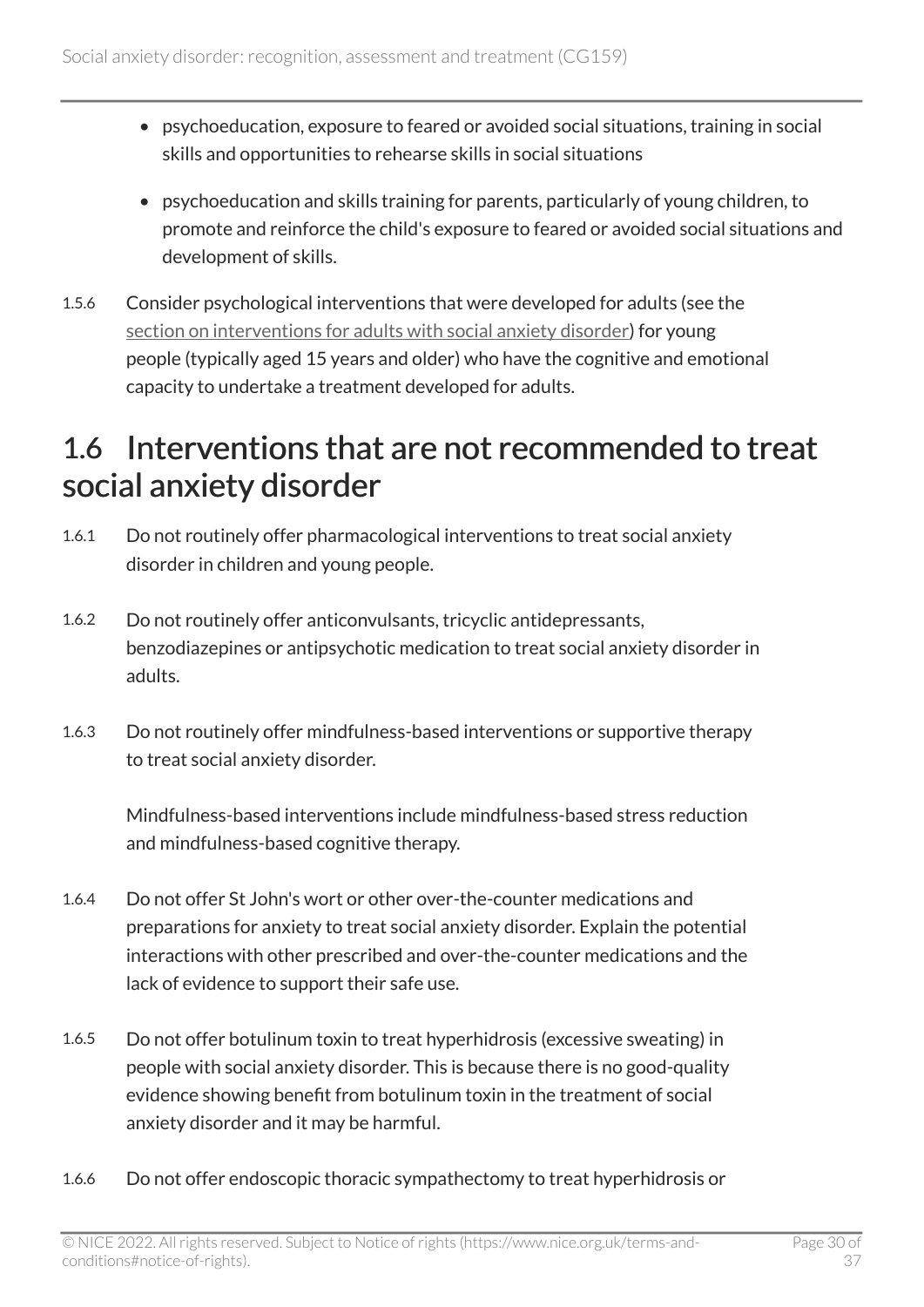facial blushing in people with social anxiety disorder. This is because there is no good-quality evidence showing benefit from endoscopic thoracic sympathectomy in the treatment of social anxiety disorder and it may be harmful.

## <span id="page-30-0"></span>1.7 Specific phobias

#### Interventions that are not recommended

1.7.1 Do not routinely offer computerised CBT to treat specific phobias in adults.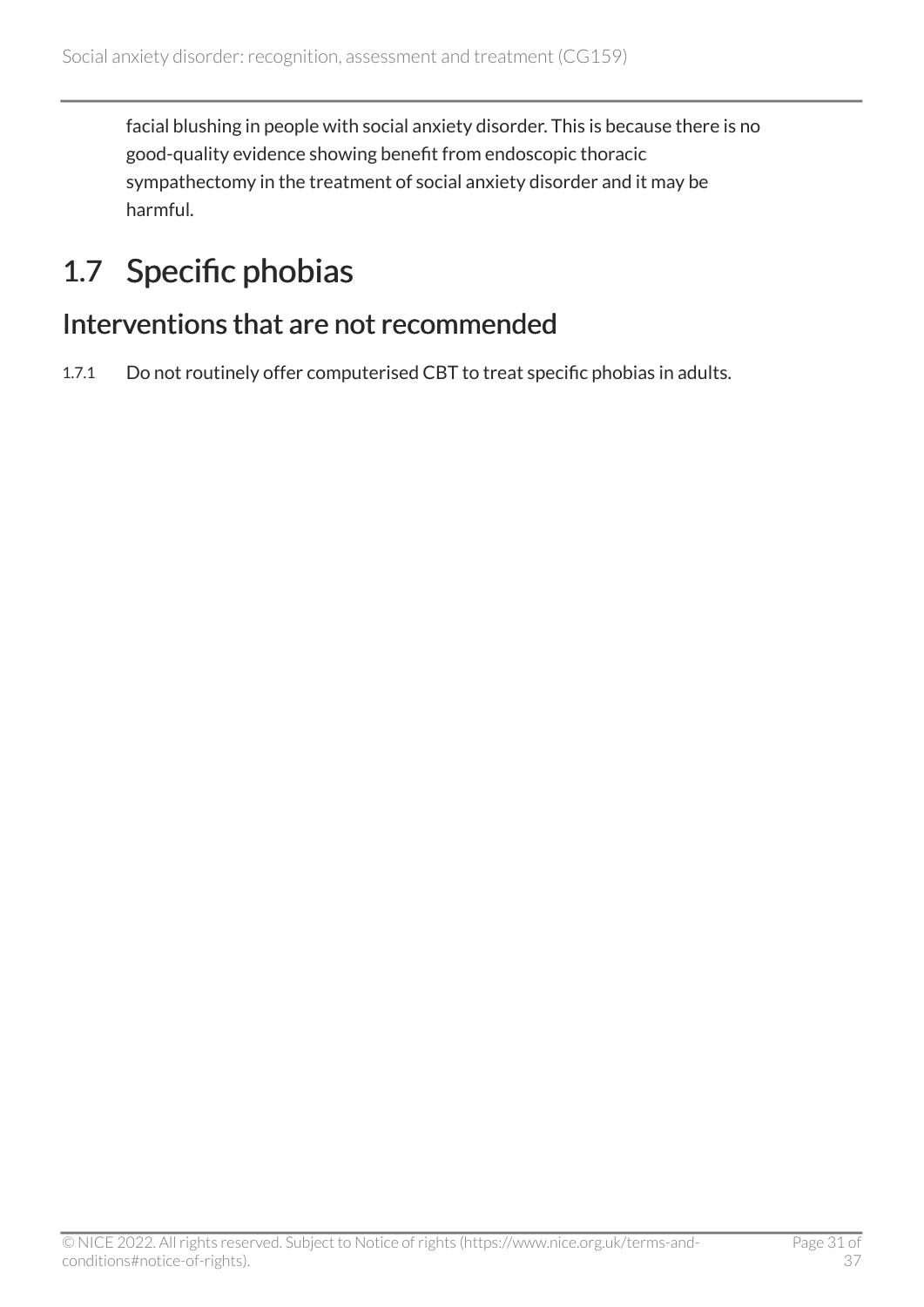## <span id="page-31-0"></span>Research recommendations

The Guideline Development Group has made the following recommendations for research, based on its review of evidence, to improve NICE guidance and patient care in the future.

### <span id="page-31-1"></span>1 Adults' uptake of and engagement with interventions for social anxiety disorder

What methods are effective in improving uptake of and engagement with interventions for adults with social anxiety disorder?

### Why this is important

Effective interventions exist for social anxiety disorder but access to and uptake of services is limited and over 50% of people with social anxiety disorder never receive treatment; of those who do receive treatment many wait 10 years or more for it.

This question should be addressed by a programme of work that tests a number of strategies to improve uptake and engagement, including:

- Development and evaluation of improved pathways into care, in collaboration with low users of services, through a series of cohort studies with the outcomes including increased uptake of and retention in services.
- Adapting the delivery of existing interventions for social anxiety disorder in collaboration with service users. Adaptations could include changes to the settings for, methods of delivery of, or staff delivering the interventions. These interventions should be tested in a randomised controlled trial (RCT) design that reports short- and medium-term outcomes (including cost effectiveness) of at least 18 months' duration.

## <span id="page-31-2"></span>2 Specific versus generic CBT for children and young people with social anxiety disorder

What is the clinical and cost effectiveness of specific CBT for children and young people with social anxiety disorder compared with generic anxiety-focused CBT?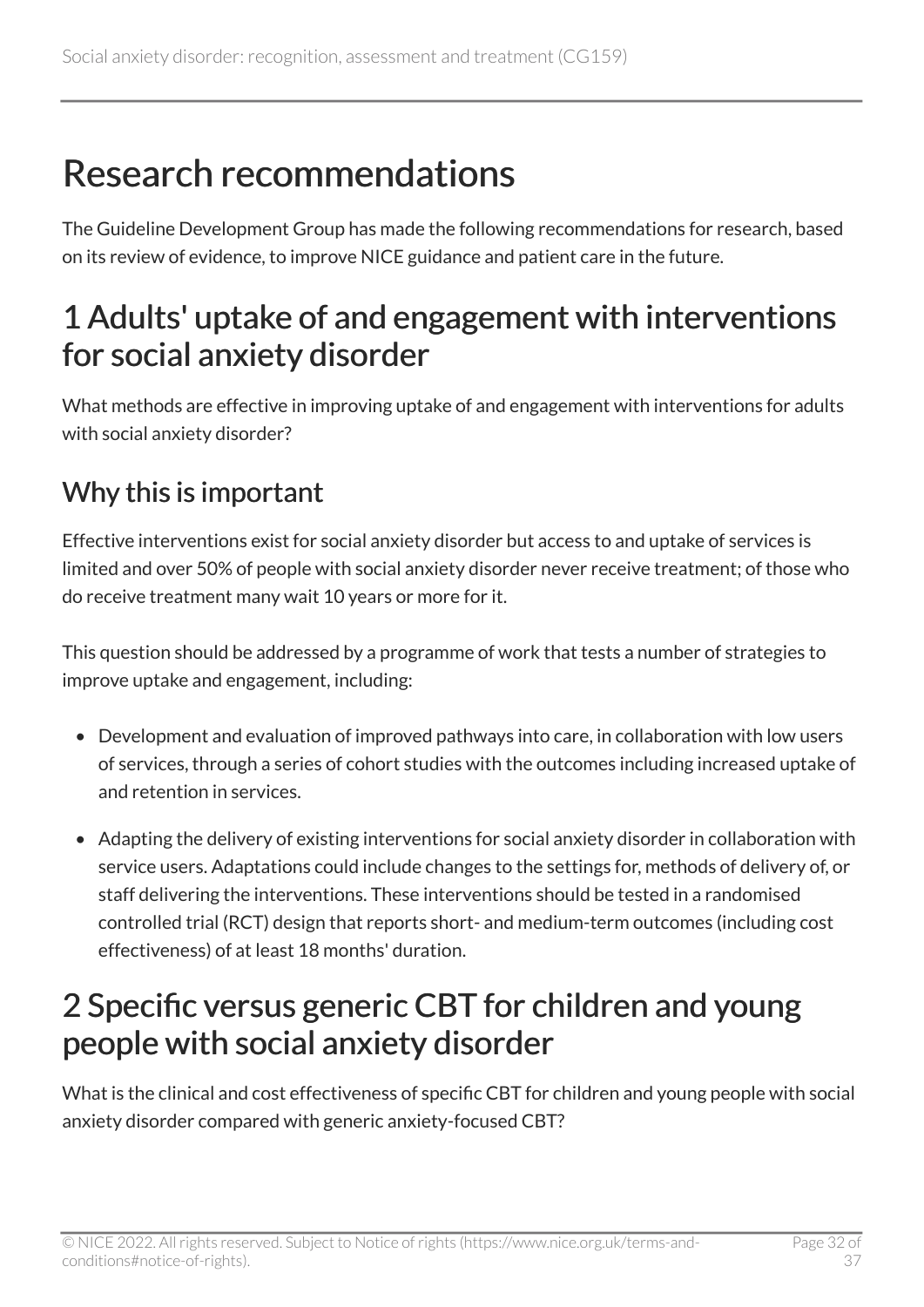#### Why this is important

Children and young people with social anxiety disorder have commonly been treated with psychological interventions that cover a broad range of anxiety disorders, rather than interventions specifically focused on social anxiety disorder. This approach may be considered to be easier and cheaper to deliver, but emerging evidence suggests that children and young people with social anxiety disorder may do less well with these generic treatments than those with other anxiety disorders. There have, however, been no direct comparisons of treatment outcomes using generic compared with social anxiety-specific treatment programmes.

This question should be answered using an RCT design, reporting short- and medium-term outcomes (including cost-effectiveness) with a follow-up of at least 12 months. The outcomes should be assessed by structured clinical interviews, parent- and self-reports using validated questionnaires and objective measures of behaviour. The study needs to be large enough to determine the presence of clinically important effects, and mediators and moderators (in particular the child or young person's age) should be investigated.

### <span id="page-32-0"></span>3 The role of parents in the treatment of children and young people with social anxiety disorder

What is the best way of involving parents in the treatment of children and young people (at different stages of development) with social anxiety disorder?

#### Why this is important

There is very little evidence to guide the treatment of social anxiety disorder in children aged under 7 years. It is likely that treatment will be most effectively delivered either wholly or partly by parents. Parenting interventions have been effective in treating other psychological difficulties in this age group, and this guideline found emerging evidence that these approaches might be useful for the treatment of young socially anxious children.

Furthermore, when considering all age groups, parental mental health difficulties and parenting practices have been linked with the development and maintenance of social anxiety disorder in children and young people. This suggests that interventions targeting these parental factors may improve treatment outcomes. However, interventions for children and young people with social anxiety disorder have varied widely in the extent and manner in which parents are involved in treatment and the benefit of including parents in interventions has not been established.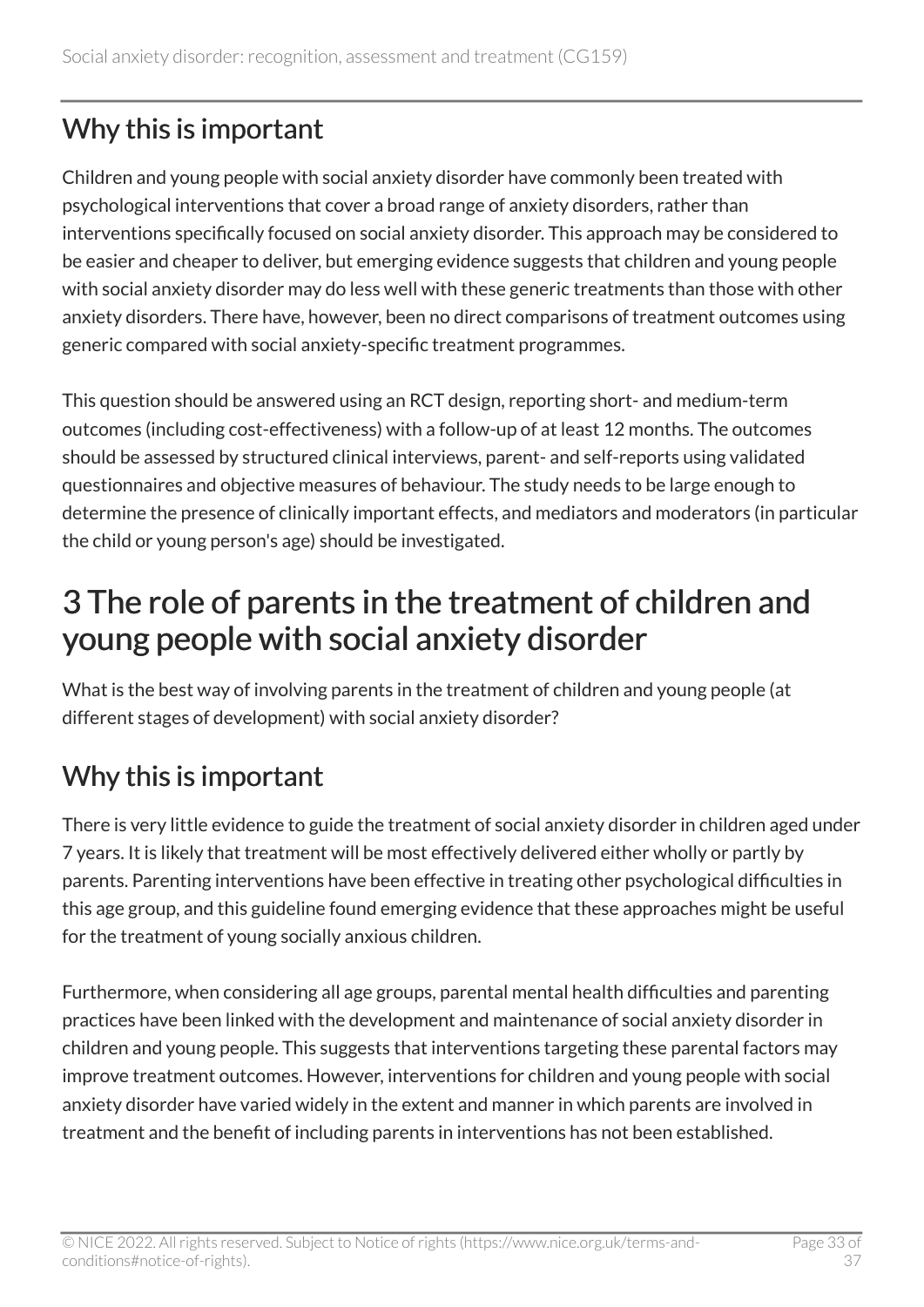This question should be addressed in 2 stages.

- Parent-focused interventions should be developed based on a systematic review of the literature and in collaboration with service users.
- The clinical and cost effectiveness of these interventions at different stages of development should be tested using an RCT design with standard care (for example, group CBT) as the comparison. It should report short- and medium-term outcomes (including cost effectiveness) with a follow-up of at least 12 months. The outcomes should be assessed by structured clinical interviews, parent- and self-reports using validated questionnaires and objective measures of behaviour. The study needs to be large enough to determine the presence of clinically important effects, and mediators and moderators (in particular the child or young person's age) should be investigated.

### <span id="page-33-0"></span>4 Individual versus group CBT for children and young people with social anxiety disorder

What is the clinical and cost effectiveness of individual and group CBT for children and young people with social anxiety disorder?

#### Why this is important

The majority of systematic evaluations of interventions for social anxiety disorder in children and young people have taken a group approach. Studies with adult populations, however, indicate that individually-delivered treatments are associated with better treatment outcomes and are more cost effective.

This question should be addressed using an RCT design comparing the clinical and cost effectiveness of individual and group-based treatments for children and young people with social anxiety disorder. It should report short- and medium-term outcomes (including cost effectiveness) with a follow-up of at least 12 months. The outcomes should be assessed by structured clinical interviews, parent- and self-reports using validated questionnaires and objective measures of behaviour. The study needs to be large enough to determine the presence of clinically important effects, and mediators and moderators (in particular the child or young person's age and familial and social context) should be investigated.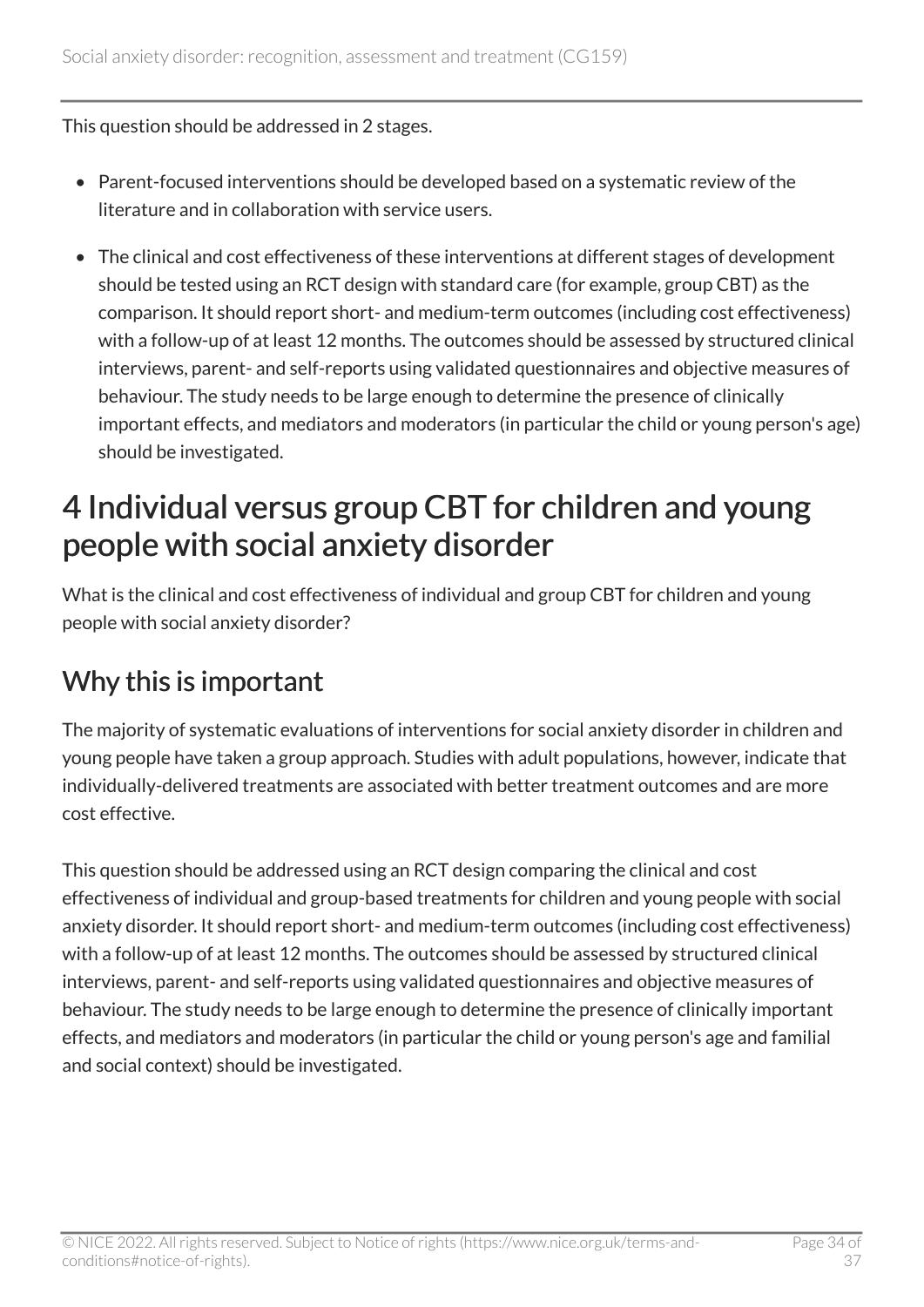## <span id="page-34-0"></span>5 Combined interventions for adults with social anxiety disorder

What is the clinical and cost effectiveness of combined psychological and pharmacological interventions compared with either intervention alone in the treatment of adults with social anxiety disorder?

#### Why this is important

There is evidence for the effectiveness of both CBT and medication, in particular SSRIs, in the treatment of social anxiety disorder. However, little is known about the effects of combined pharmacological and psychological interventions despite their widespread use. Understanding the costs and benefits of combined treatment could lead to more effective and targeted combinations if they prove to be more effective than single treatments. The study will also provide important information on the long-term benefits of medication.

This question should be addressed in a large-scale 3-arm RCT comparing the clinical and cost effectiveness of combined individual CBT and SSRI treatment with individual CBT or an SSRI alone. Trial participants receiving medication should be offered it for 1 year. The study should report short- and medium-term outcomes (including cost effectiveness) with a follow-up of at least 24 months. The primary outcome should be recovery, with important secondary outcomes being retention in treatment, experience and side effects of medication, and social and personal functioning. The study needs to be large enough to determine the presence of clinically important effects, and mediators and moderators should be investigated.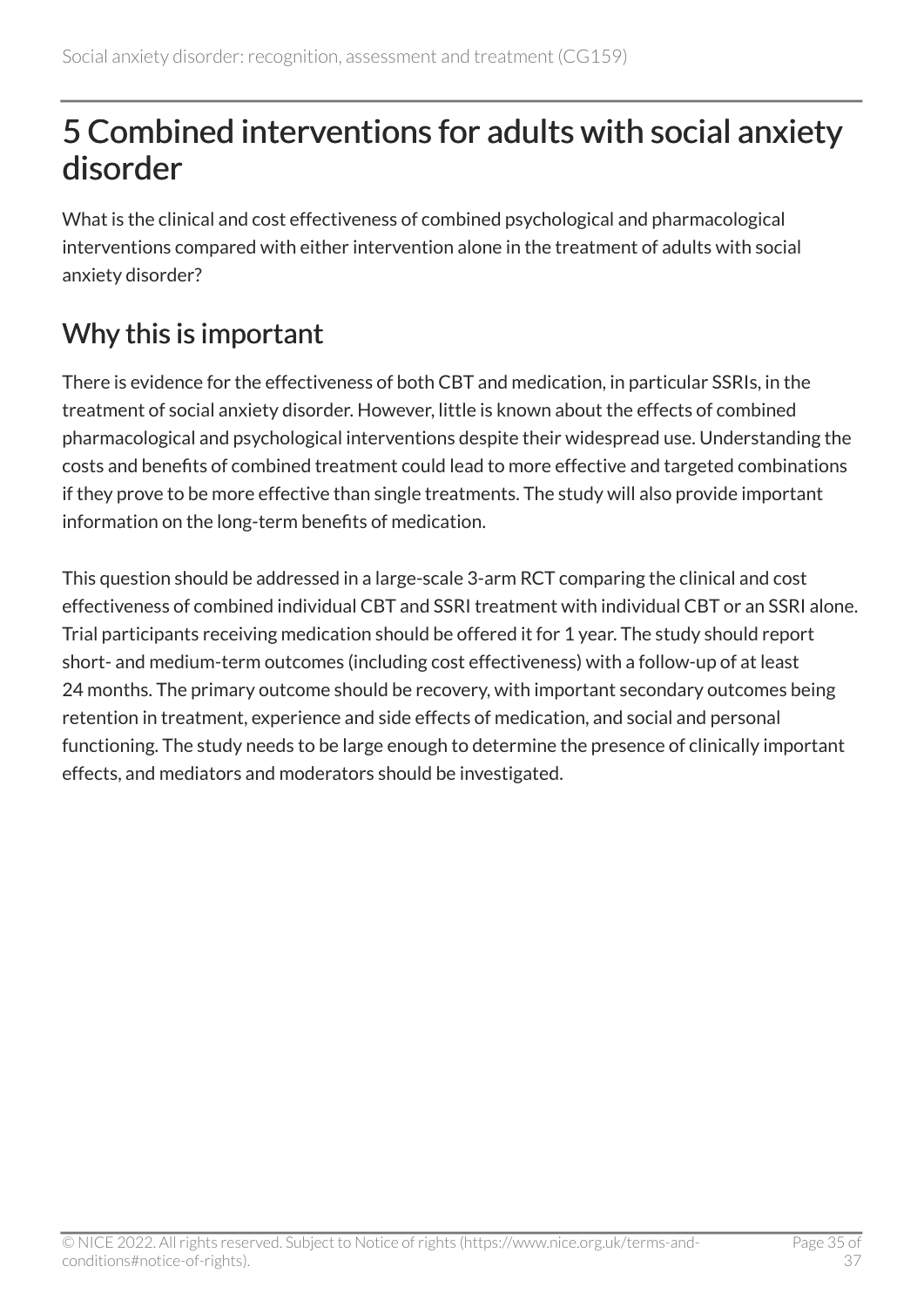## <span id="page-35-0"></span>Finding more information and committee details

To find NICE guidance on related topics, including guidance in development, see the [NICE topic](https://www.nice.org.uk/guidance/conditions-and-diseases/mental-health-and-behavioural-conditions/anxiety) [page on anxiety.](https://www.nice.org.uk/guidance/conditions-and-diseases/mental-health-and-behavioural-conditions/anxiety)

For full details of the evidence and the guideline committee's discussions, see the [full guideline.](https://www.nice.org.uk/Guidance/CG159/evidence) You can also find information about [how the guideline was developed](https://www.nice.org.uk/Guidance/CG159/documents), including details of the [committee.](https://www.nice.org.uk/guidance/cg159/documents/social-anxiety-disorder-gdg-membership-list2)

NICE has produced [tools and resources](https://www.nice.org.uk/guidance/cg159/resources) to help you put this guideline into practice. For general help and advice on putting NICE guidelines into practice, see resources to help you put guidance into [practice](https://www.nice.org.uk/about/what-we-do/into-practice/resources-help-put-guidance-into-practice).